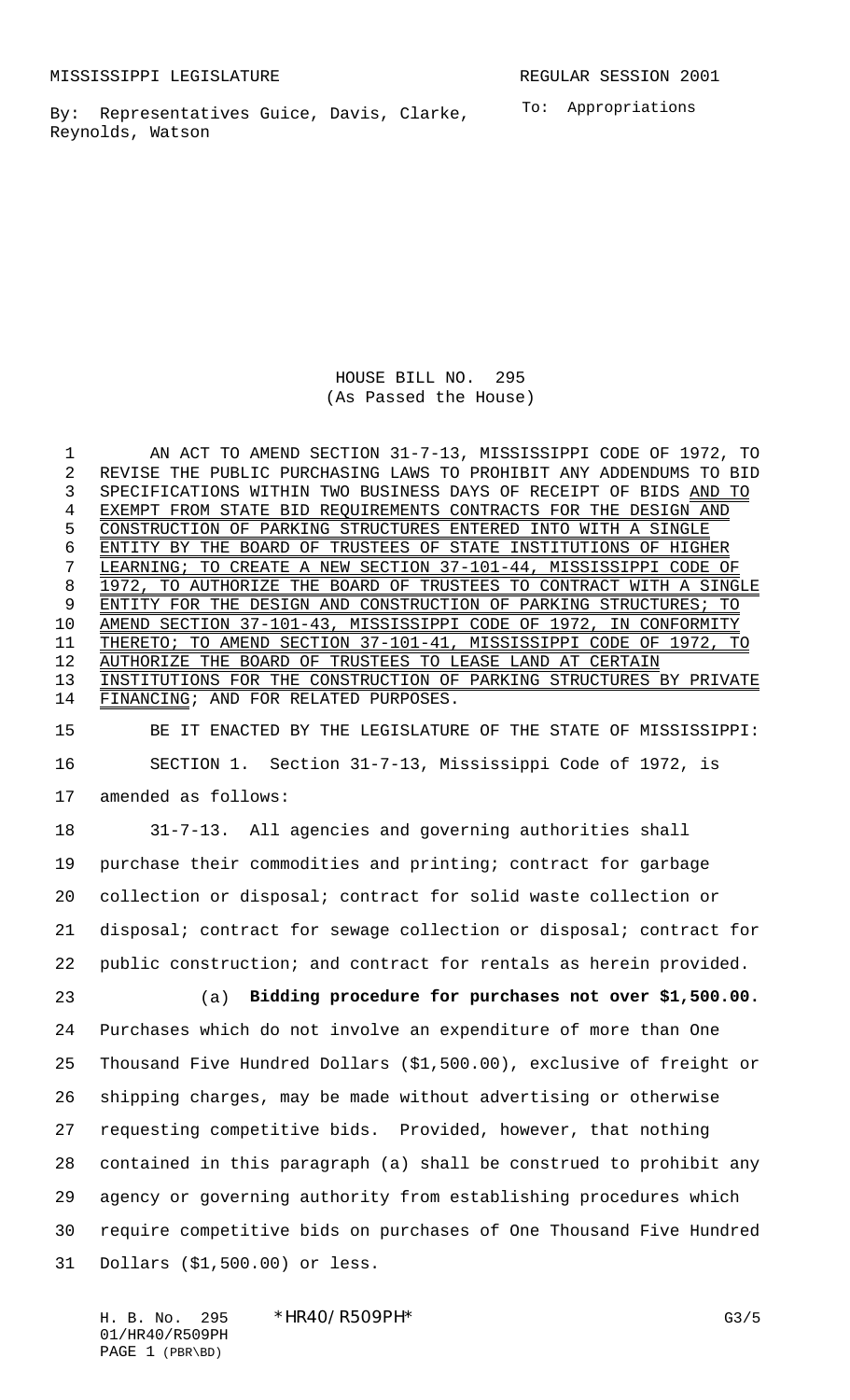(b) **Bidding procedure for purchases over \$1,500.00 but not over \$10,000.00.** Purchases which involve an expenditure of more than One Thousand Five Hundred Dollars (\$1,500.00) but not more than Ten Thousand Dollars (\$10,000.00), exclusive of freight and shipping charges may be made from the lowest and best bidder without publishing or posting advertisement for bids, provided at least two (2) competitive written bids have been obtained. Any governing authority purchasing commodities pursuant to this paragraph (b) may authorize its purchasing agent, or his designee, with regard to governing authorities other than counties, or its purchase clerk, or his designee, with regard to counties, to accept the lowest and best competitive written bid. Such authorization shall be made in writing by the governing authority and shall be maintained on file in the primary office of the agency and recorded in the official minutes of the governing authority, as appropriate. The purchasing agent or the purchase clerk, or their designee, as the case may be, and not the governing authority, shall be liable for any penalties and/or damages as may be imposed by law for any act or omission of the purchasing agent or purchase clerk, or their designee, constituting a violation of law in accepting any bid without approval by the governing authority. The term "competitive written bid" shall mean a bid submitted on a bid form furnished by the buying agency or governing authority and signed by authorized personnel representing the vendor, or a bid submitted on a vendor's letterhead or identifiable bid form and signed by authorized personnel representing the vendor. Bids may be submitted by facsimile, electronic mail or other generally accepted method of information distribution. Bids submitted by electronic transmission shall not require the signature of the vendor's representative unless required by agencies or governing authorities.

H. B. No. 295 \*HR40/R509PH\* 01/HR40/R509PH PAGE 2 (PBR\BD)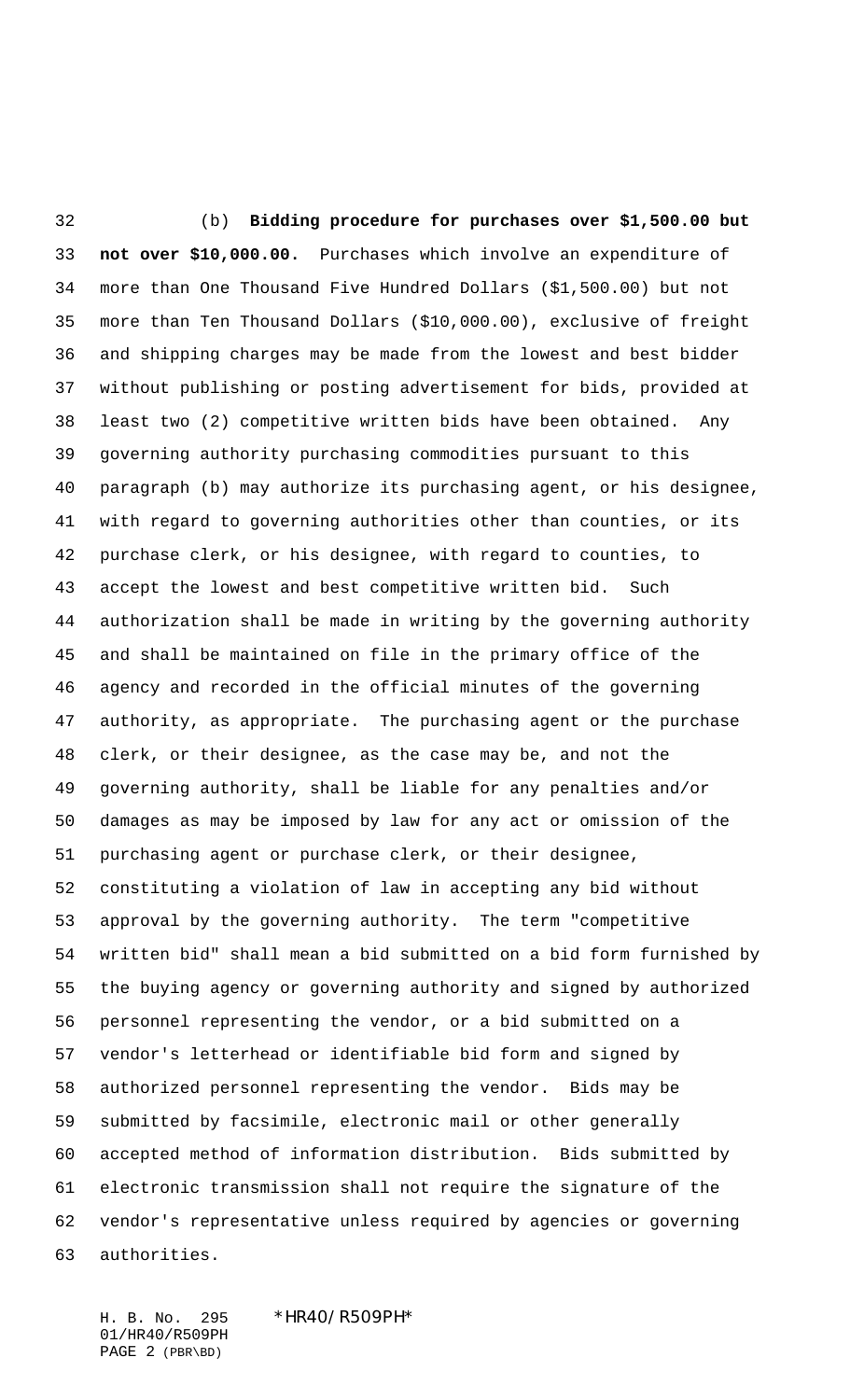(c) **Bidding procedure for purchases over \$10,000.00.**

 (i) **Publication requirement**. Purchases which involve an expenditure of more than Ten Thousand Dollars (\$10,000.00), exclusive of freight and shipping charges may be made from the lowest and best bidder after advertising for competitive sealed bids once each week for two (2) consecutive weeks in a regular newspaper published in the county or municipality in which such agency or governing authority is located. The date as published for the bid opening shall not be less than seven (7) working days after the last published notice; however, if the purchase involves a construction project in which the estimated cost is in excess of Fifteen Thousand Dollars (\$15,000.00), such bids shall not be opened in less than fifteen (15) working days after the last notice is published and the notice for the purchase of such construction shall be published once each week for two (2) consecutive weeks. The notice of intention to let contracts or purchase equipment shall state the time and place at which bids shall be received, list the contracts to be made or types of equipment or supplies to be purchased, and, if all plans and/or specifications are not published, refer to the plans and/or specifications on file. If there is no newspaper published in the county or municipality, then such notice shall be given by posting same at the courthouse, or for municipalities at the city hall, and at two (2) other public places in the county or municipality, and also by publication once each week for two (2) consecutive weeks in some newspaper having a general circulation in the county or municipality in the above provided manner. On the same date that the notice is submitted to the newspaper for publication, the agency or governing authority involved shall mail written notice to, or provide electronic notification to the main office of the Mississippi Contract Procurement Center that contains the same information as that in the published notice.

01/HR40/R509PH PAGE 3 (PBR\BD)

H. B. No. 295 \*HR40/R509PH\*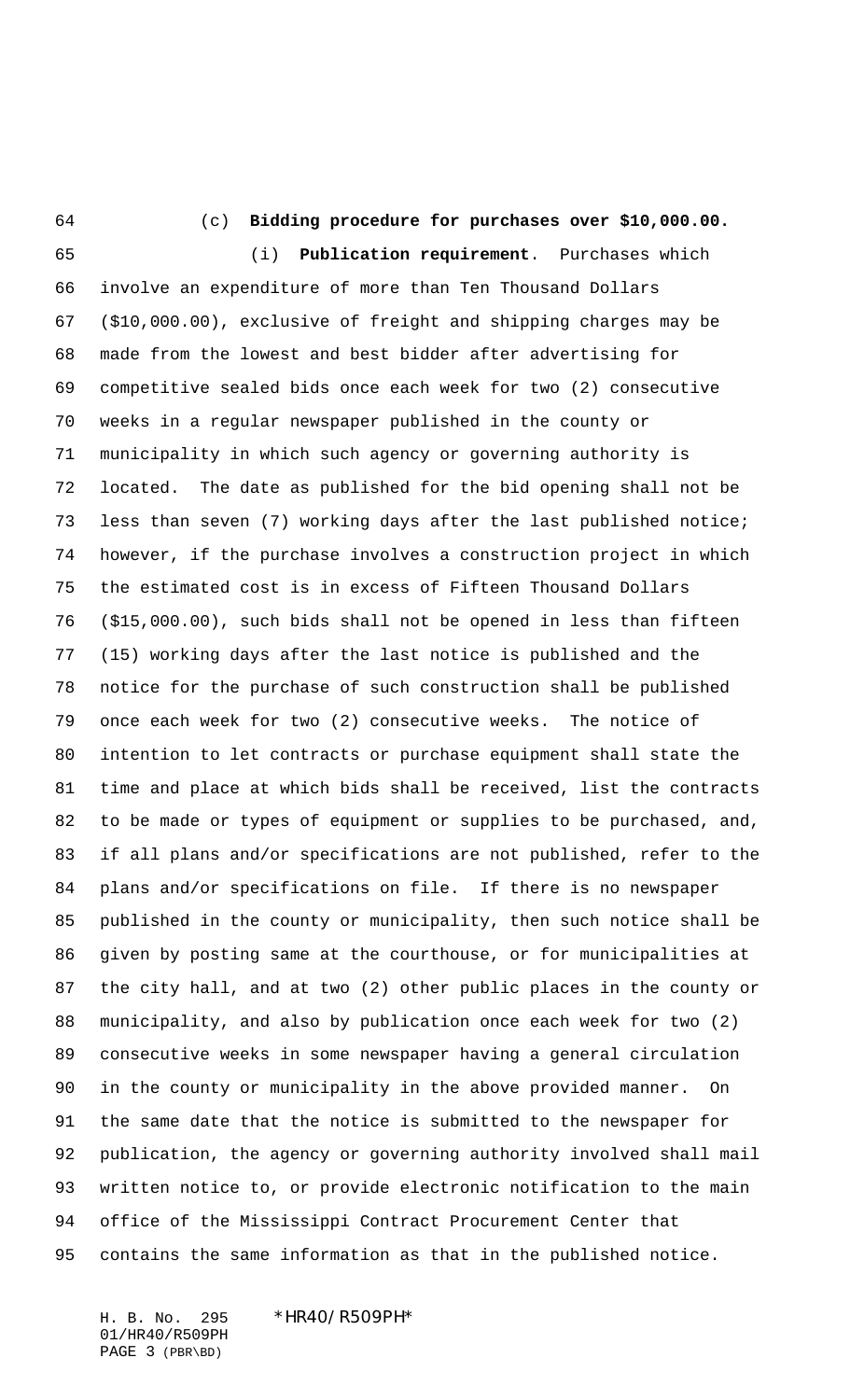(ii) **Bidding process amendment procedure**. If all plans and/or specifications are published in the notification, then the plans and/or specifications may not be amended. If all plans and/or specifications are not published in the notification, then amendments to the plans/specifications, bid opening date, bid opening time and place may be made, provided that the agency or governing authority maintains a list of all prospective bidders who are known to have received a copy of the bid documents and all such prospective bidders are sent copies of all amendments. This notification of amendments may be made via mail, facsimile, electronic mail or other generally accepted method of information distribution. No addendum to bid specifications may be issued within two (2) working days of the time established for the receipt of bids unless such addendum also amends the bid opening to a date not less than five (5) working days after the date of the addendum.

 (iii) **Filing requirement**. In all cases involving governing authorities, before the notice shall be published or posted, the plans or specifications for the construction or equipment being sought shall be filed with the clerk of the board of the governing authority. In addition to these requirements, a bid file shall be established which shall indicate those vendors to whom such solicitations and specifications were issued, and such file shall also contain such information as is pertinent to the bid.

H. B. No. 295 \*HR40/R509PH\* (iv) **Specification restrictions**. Specifications pertinent to such bidding shall be written so as not to exclude comparable equipment of domestic manufacture. Provided, however, that should valid justification be presented, the Department of Finance and Administration or the board of a governing authority may approve a request for specific equipment necessary to perform a specific job. Further, such justification, when placed on the minutes of the board of a governing authority, may serve as

01/HR40/R509PH PAGE 4 (PBR\BD)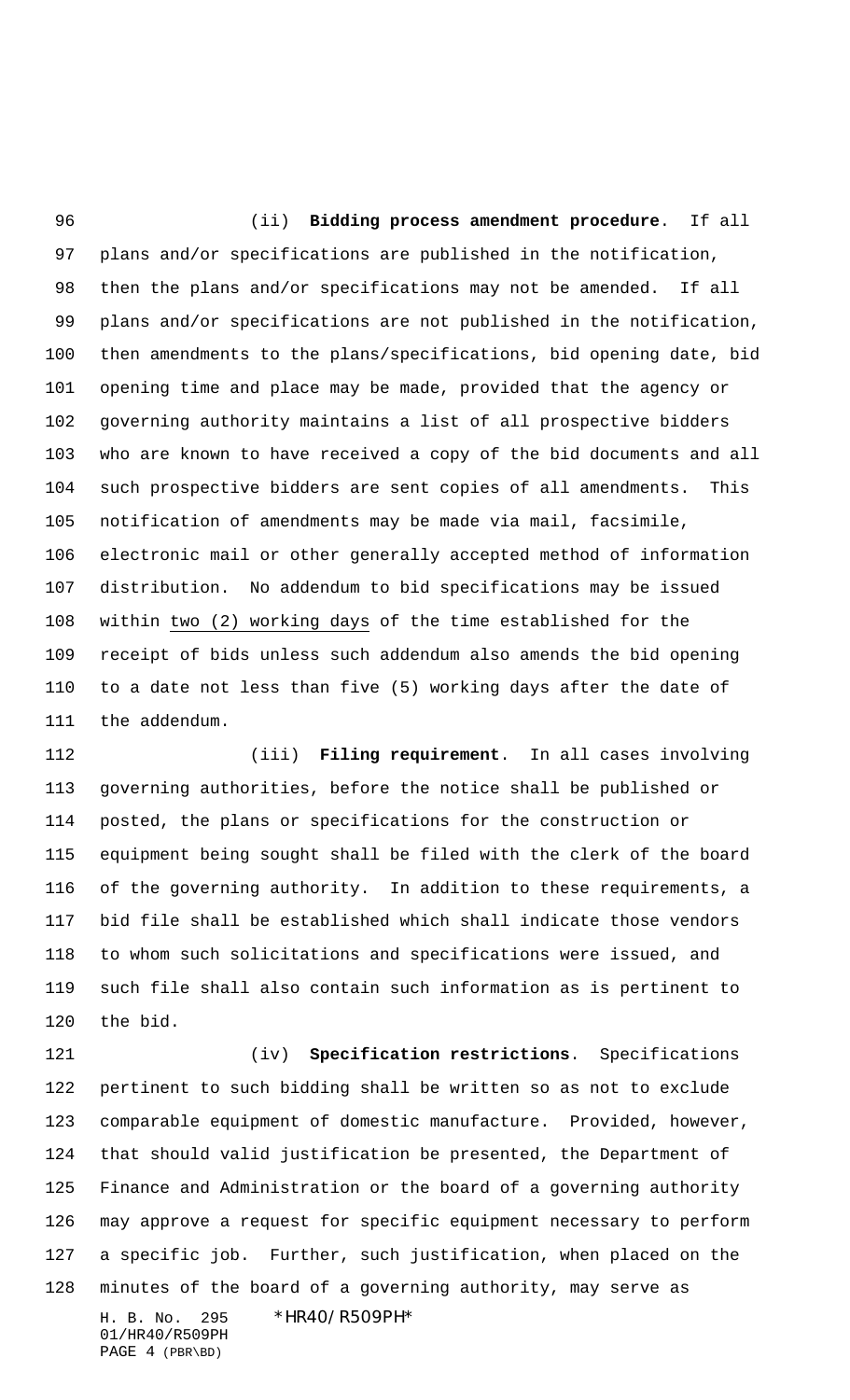authority for that governing authority to write specifications to require a specific item of equipment needed to perform a specific job. In addition to these requirements, from and after July 1, 1990, vendors of relocatable classrooms and the specifications for the purchase of such relocatable classrooms published by local school boards shall meet all pertinent regulations of the State Board of Education, including prior approval of such bid by the State Department of Education.

## (d) **Lowest and best bid decision procedure.**

 (i) **Decision procedure**. Purchases may be made from the lowest and best bidder. In determining the lowest and best bid, freight and shipping charges shall be included. Life-cycle costing, total cost bids, warranties, guaranteed buy-back provisions and other relevant provisions may be included in the best bid calculation. All best bid procedures for state agencies must be in compliance with regulations established by the Department of Finance and Administration. If any governing authority accepts a bid other than the lowest bid actually submitted, it shall place on its minutes detailed calculations and narrative summary showing that the accepted bid was determined to be the lowest and best bid, including the dollar amount of the accepted bid and the dollar amount of the lowest bid. No agency or governing authority shall accept a bid based on items not included in the specifications.

H. B. No. 295 \*HR40/R509PH\* 01/HR40/R509PH PAGE 5 (PBR\BD) (ii) **Construction project negotiations authority**. If the lowest and best bid is not more than ten percent (10%) above the amount of funds allocated for a public construction or renovation project, then the agency or governing authority shall be permitted to negotiate with the lowest bidder in order to enter into a contract for an amount not to exceed the funds allocated. (e) **Lease-purchase authorization.** For the purposes of this section, the term "equipment" shall mean equipment, furniture and, if applicable, associated software and other applicable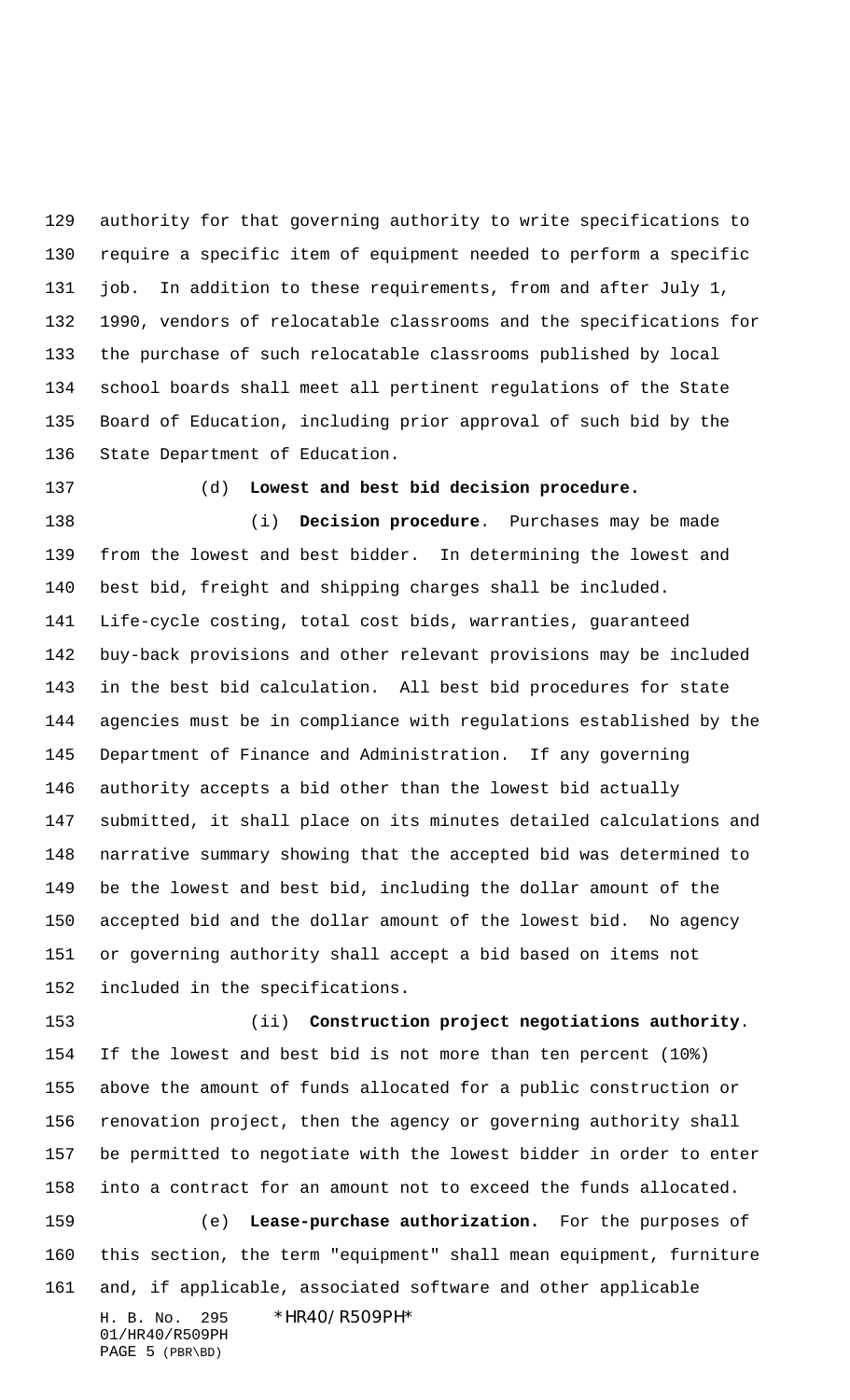H. B. No. 295 \*HR40/R509PH\* direct costs associated with the acquisition. Any lease-purchase of equipment which an agency is not required to lease-purchase under the master lease-purchase program pursuant to Section 31-7-10 and any lease-purchase of equipment which a governing authority elects to lease-purchase may be acquired by a lease-purchase agreement under this paragraph (e). Lease-purchase financing may also be obtained from the vendor or from a third-party source after having solicited and obtained at least two (2) written competitive bids, as defined in paragraph (b) of this section, for such financing without advertising for such bids. Solicitation for the bids for financing may occur before or after acceptance of bids for the purchase of such equipment or, where no such bids for purchase are required, at any time before the purchase thereof. No such lease-purchase agreement shall be for an annual rate of interest which is greater than the overall maximum interest rate to maturity on general obligation indebtedness permitted under Section 75-17-101, and the term of such lease-purchase agreement shall not exceed the useful life of equipment covered thereby as determined according to the upper limit of the asset depreciation range (ADR) guidelines for the Class Life Asset Depreciation Range System established by the Internal Revenue Service pursuant to the United States Internal Revenue Code and regulations thereunder as in effect on December 31, 1980, or comparable depreciation guidelines with respect to any equipment not covered by ADR guidelines. Any lease-purchase agreement entered into pursuant to this paragraph (e) may contain any of the terms and conditions which a master lease-purchase agreement may contain under the provisions of Section 31-7-10(5), and shall contain an annual allocation dependency clause substantially similar to that set forth in Section 31-7-10(8). Each agency or governing authority entering into a lease-purchase transaction pursuant to this paragraph (e) shall maintain with respect to each such lease-purchase transaction the same

01/HR40/R509PH PAGE 6 (PBR\BD)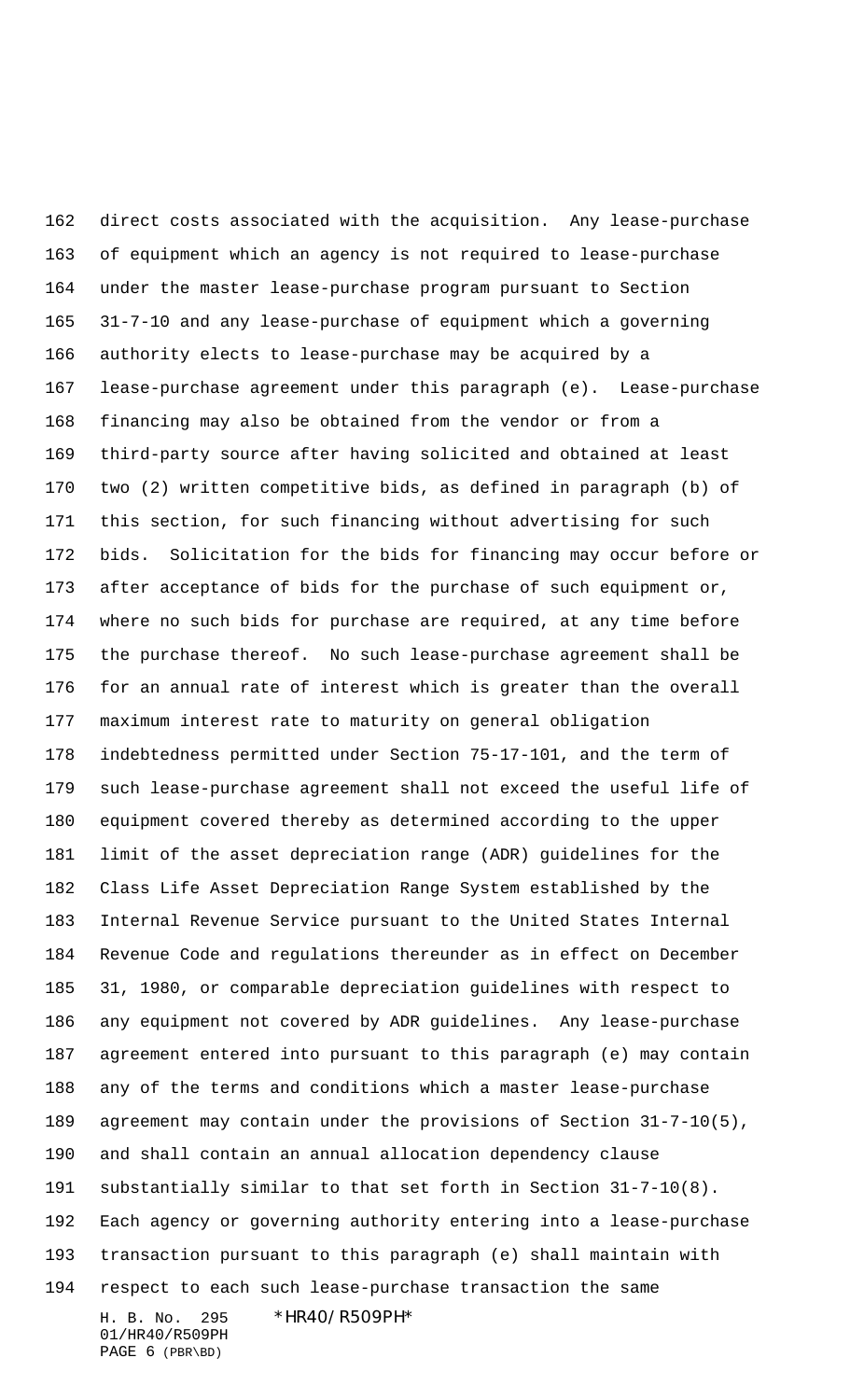information as required to be maintained by the Department of Finance and Administration pursuant to Section 31-7-10(13). However, nothing contained in this section shall be construed to permit agencies to acquire items of equipment with a total acquisition cost in the aggregate of less than Ten Thousand Dollars (\$10,000.00) by a single lease-purchase transaction. All equipment, and the purchase thereof by any lessor, acquired by lease-purchase under this paragraph and all lease-purchase payments with respect thereto shall be exempt from all Mississippi sales, use and ad valorem taxes. Interest paid on any lease-purchase agreement under this section shall be exempt from State of Mississippi income taxation.

 (f) **Alternate bid authorization.** When necessary to ensure ready availability of commodities for public works and the timely completion of public projects, no more than two (2) alternate bids may be accepted by a governing authority for commodities. No purchases may be made through use of such alternate bids procedure unless the lowest and best bidder, for reasons beyond his control, cannot deliver the commodities contained in his bid. In that event, purchases of such commodities may be made from one (1) of the bidders whose bid was accepted as an alternate.

H. B. No. 295 \*HR40/R509PH\* 01/HR40/R509PH (g) **Construction contract change authorization.** In the event a determination is made by an agency or governing authority after a construction contract is let that changes or modifications to the original contract are necessary or would better serve the purpose of the agency or the governing authority, such agency or governing authority may, in its discretion, order such changes pertaining to the construction that are necessary under the circumstances without the necessity of further public bids; provided that such change shall be made in a commercially reasonable manner and shall not be made to circumvent the public purchasing statutes. In addition to any other authorized person,

PAGE 7 (PBR\BD)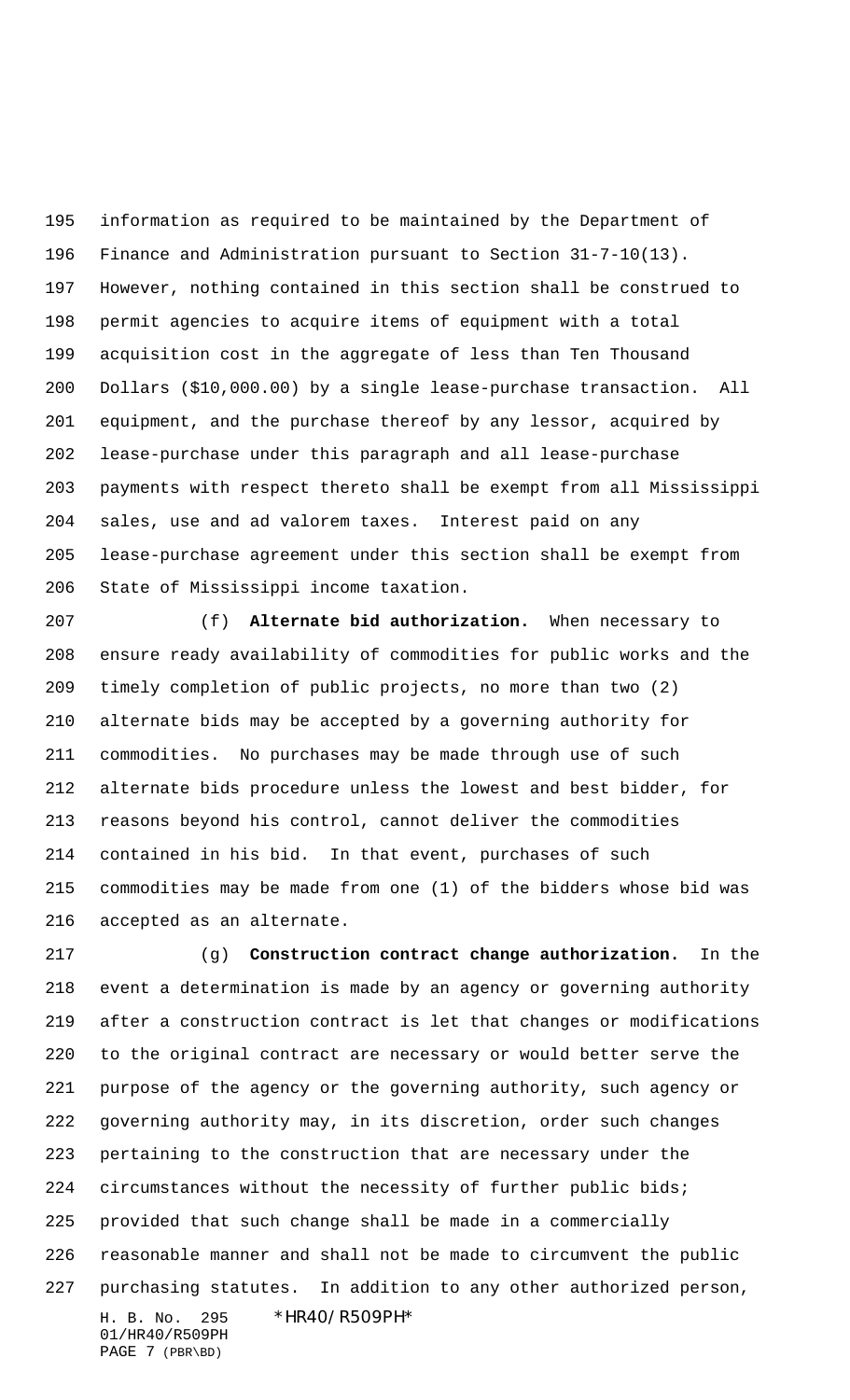the architect or engineer hired by an agency or governing authority with respect to any public construction contract shall have the authority, when granted by an agency or governing authority, to authorize changes or modifications to the original contract without the necessity of prior approval of the agency or governing authority when any such change or modification is less than one percent (1%) of the total contract amount. The agency or governing authority may limit the number, manner or frequency of such emergency changes or modifications.

 (h) **Petroleum purchase alternative.** In addition to other methods of purchasing authorized in this chapter, when any agency or governing authority shall have a need for gas, diesel fuel, oils and/or other petroleum products in excess of the amount set forth in paragraph (a) of this section, such agency or governing authority may purchase the commodity after having solicited and obtained at least two (2) competitive written bids, as defined in paragraph (b) of this section. If two (2) competitive written bids are not obtained the entity shall comply with the procedures set forth in paragraph (c) of this section. In the event any agency or governing authority shall have advertised for bids for the purchase of gas, diesel fuel, oils and other petroleum products and coal and no acceptable bids can be obtained, such agency or governing authority is authorized and directed to enter into any negotiations necessary to secure the lowest and best contract available for the purchase of such commodities.

H. B. No. 295 \*HR40/R509PH\* 01/HR40/R509PH PAGE 8 (PBR\BD) (i) **Road construction petroleum products price adjustment clause authorization.** Any agency or governing authority authorized to enter into contracts for the construction, maintenance, surfacing or repair of highways, roads or streets, may include in its bid proposal and contract documents a price adjustment clause with relation to the cost to the contractor, including taxes, based upon an industry-wide cost index, of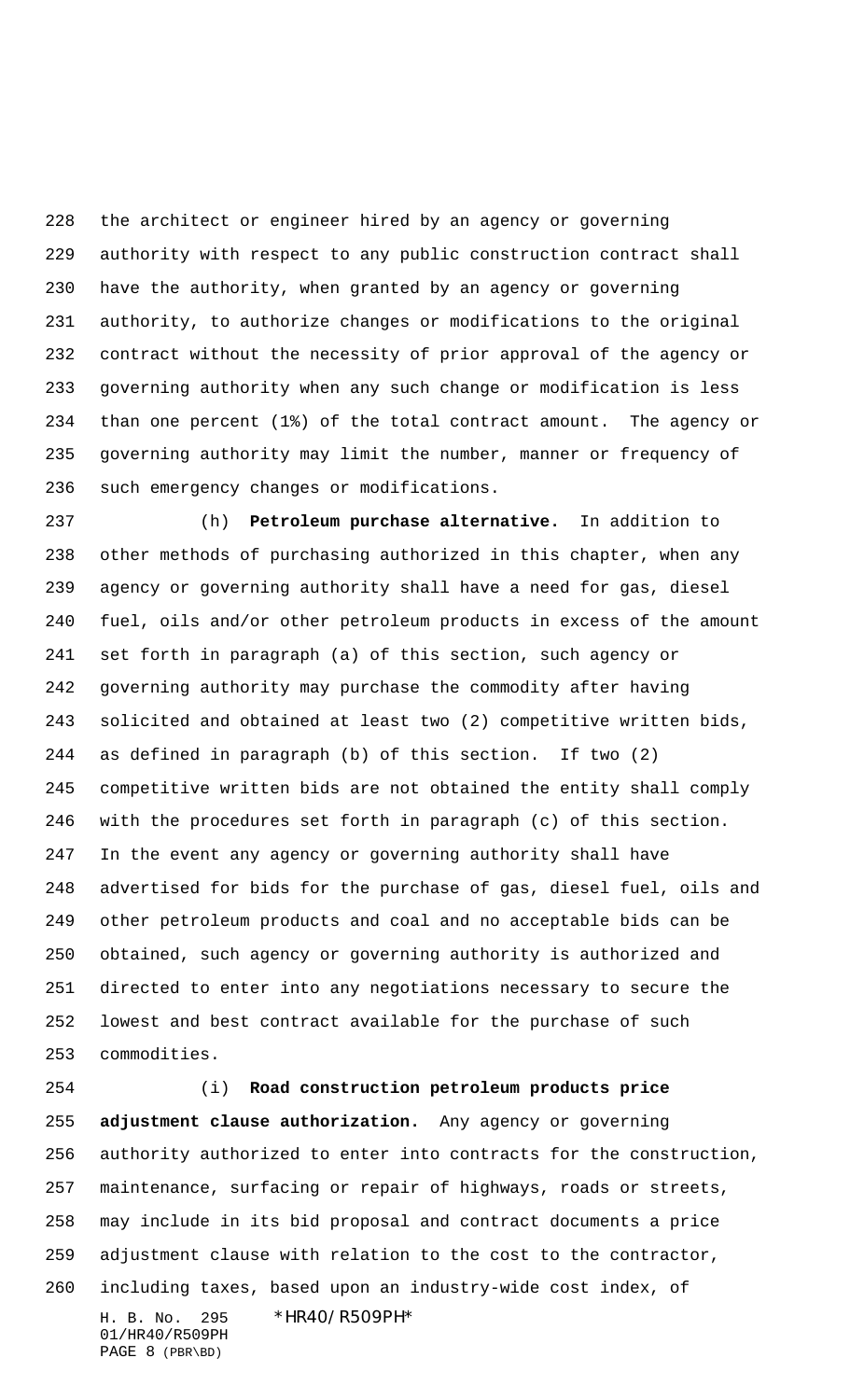petroleum products including asphalt used in the performance or execution of the contract or in the production or manufacture of materials for use in such performance. Such industry-wide index shall be established and published monthly by the Mississippi Department of Transportation with a copy thereof to be mailed, upon request, to the clerks of the governing authority of each municipality and the clerks of each board of supervisors throughout the state. The price adjustment clause shall be based on the cost of such petroleum products only and shall not include any additional profit or overhead as part of the adjustment. The bid proposals or document contract shall contain the basis and methods of adjusting unit prices for the change in the cost of such petroleum products.

 (j) **State agency emergency purchase procedure.** If the executive head of any agency of the state shall determine that an emergency exists in regard to the purchase of any commodities or repair contracts, so that the delay incident to giving opportunity for competitive bidding would be detrimental to the interests of the state, then the provisions herein for competitive bidding shall not apply and the head of such agency shall be authorized to make the purchase or repair. Total purchases so made shall only be for the purpose of meeting needs created by the emergency situation. In the event such executive head is responsible to an agency board, at the meeting next following the emergency purchase, documentation of the purchase, including a description of the commodity purchased, the purchase price thereof and the nature of the emergency shall be presented to the board and placed on the minutes of the board of such agency. The head of such agency shall, at the earliest possible date following such emergency purchase, file with the Department of Finance and Administration (i) a statement under oath certifying the conditions and circumstances of the emergency, and (ii) a

01/HR40/R509PH PAGE 9 (PBR\BD)

## H. B. No. 295 \*HR40/R509PH\*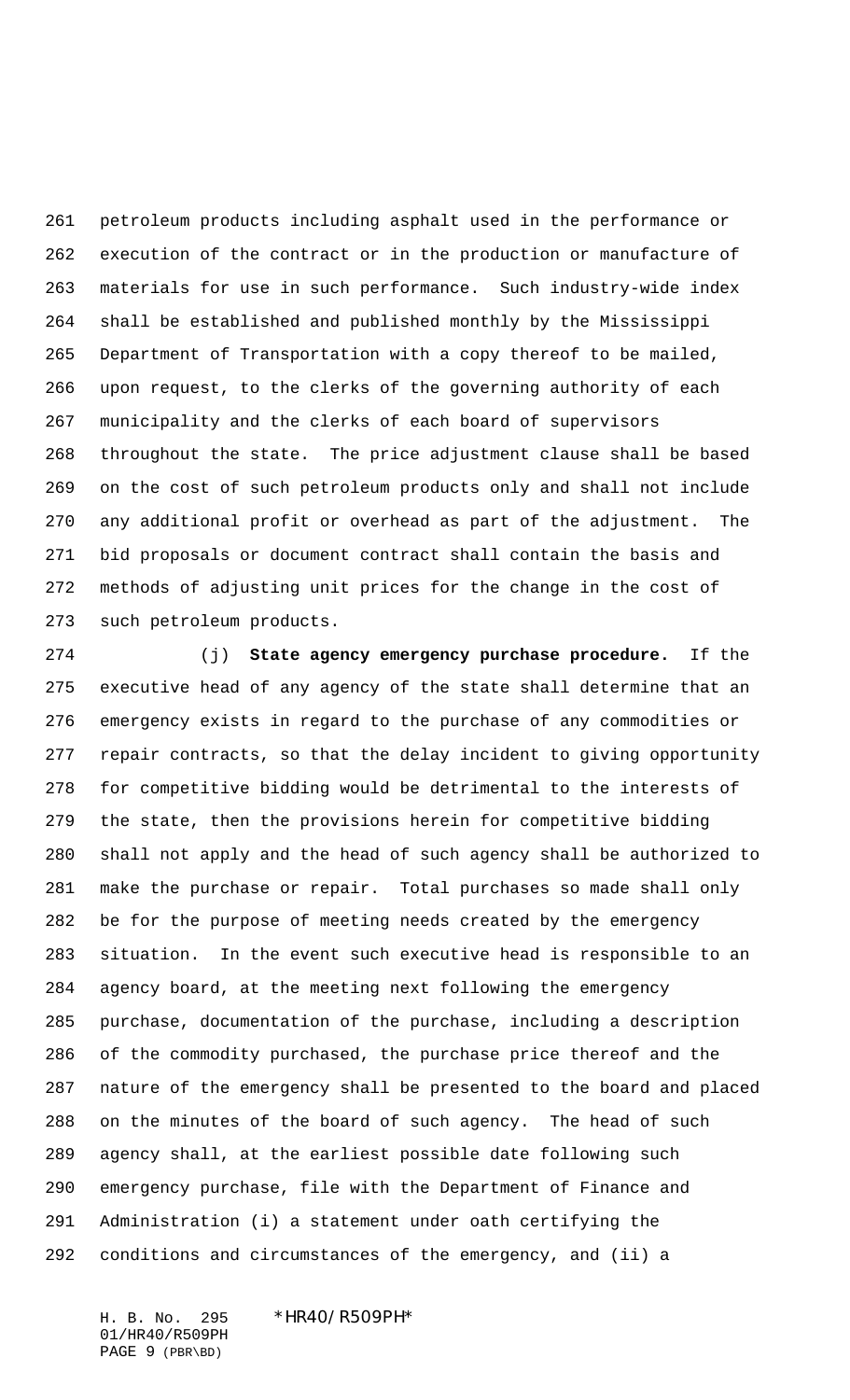certified copy of the appropriate minutes of the board of such agency, if applicable.

 (k) **Governing authority emergency purchase procedure.** If the governing authority, or the governing authority acting through its designee, shall determine that an emergency exists in regard to the purchase of any commodities or repair contracts, so that the delay incident to giving opportunity for competitive bidding would be detrimental to the interest of the governing authority, then the provisions herein for competitive bidding shall not apply and any officer or agent of such governing authority having general or special authority therefor in making such purchase or repair shall approve the bill presented therefor, and he shall certify in writing thereon from whom such purchase was made, or with whom such a repair contract was made. At the board meeting next following the emergency purchase or repair contract, documentation of the purchase or repair contract, including a description of the commodity purchased, the price thereof and the nature of the emergency shall be presented to the board and shall be placed on the minutes of the board of such governing authority.

H. B. No. 295 \*HR40/R509PH\* (l) **Hospital purchase or lease authorization.** The commissioners or board of trustees of any hospital owned or owned and operated separately or jointly by one or more counties, cities, towns, supervisors districts or election districts, or combinations thereof, may contract with such lowest and best bidder for the purchase or lease of any commodity under a contract of purchase or lease-purchase agreement whose obligatory terms do not exceed five (5) years. In addition to the authority granted herein, the commissioners or board of trustees are authorized to enter into contracts for the lease of equipment or services, or both, which it considers necessary for the proper care of patients if, in its opinion, it is not financially feasible to purchase the necessary equipment or services. Any such contract for the lease

```
01/HR40/R509PH
PAGE 10 (PBR\BD)
```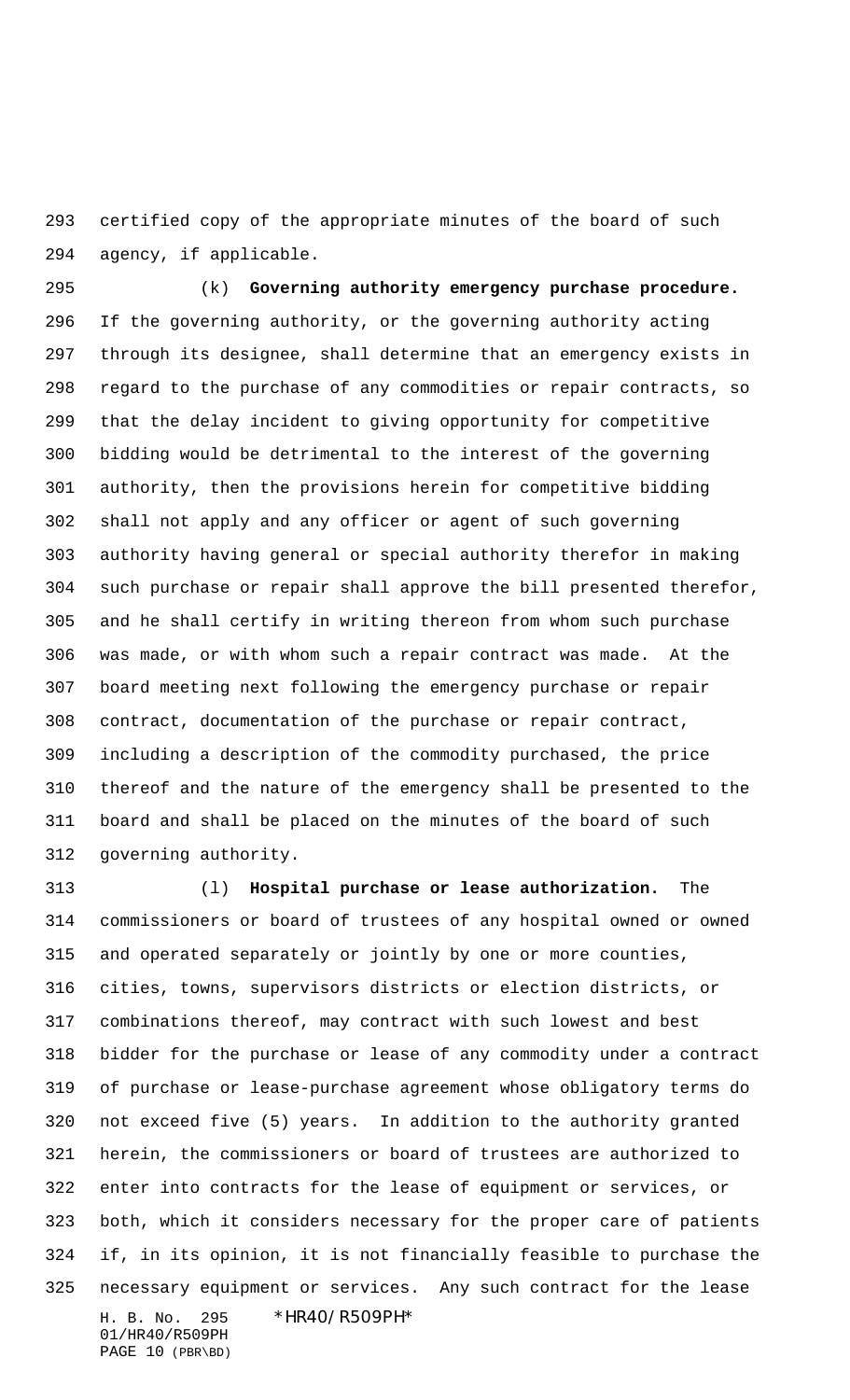of equipment or services executed by the commissioners or board shall not exceed a maximum of five (5) years' duration and shall include a cancellation clause based on unavailability of funds. If such cancellation clause is exercised, there shall be no further liability on the part of the lessee.

 (m) **Exceptions from bidding requirements.** Excepted from bid requirements are:

 (i) **Purchasing agreements approved by department.** Purchasing agreements, contracts and maximum price regulations executed or approved by the Department of Finance and Administration.

 (ii) **Outside equipment repairs.** Repairs to equipment, when such repairs are made by repair facilities in the private sector; however, engines, transmissions, rear axles and/or other such components shall not be included in this exemption when replaced as a complete unit instead of being repaired and the need for such total component replacement is known before disassembly of the component; provided, however, that invoices identifying the equipment, specific repairs made, parts identified by number and name, supplies used in such repairs, and the number of hours of labor and costs therefor shall be required for the payment for such repairs.

 (iii) **In-house equipment repairs.** Purchases of parts for repairs to equipment, when such repairs are made by personnel of the agency or governing authority; however, entire assemblies, such as engines or transmissions, shall not be included in this exemption when the entire assembly is being replaced instead of being repaired.

 (iv) **Raw gravel or dirt.** Raw unprocessed deposits of gravel or fill dirt which are to be removed and transported by the purchaser.

H. B. No. 295 \*HR40/R509PH\* 01/HR40/R509PH PAGE 11 (PBR\BD) (v) **Governmental equipment auctions.** Motor vehicles or other equipment purchased from a federal or state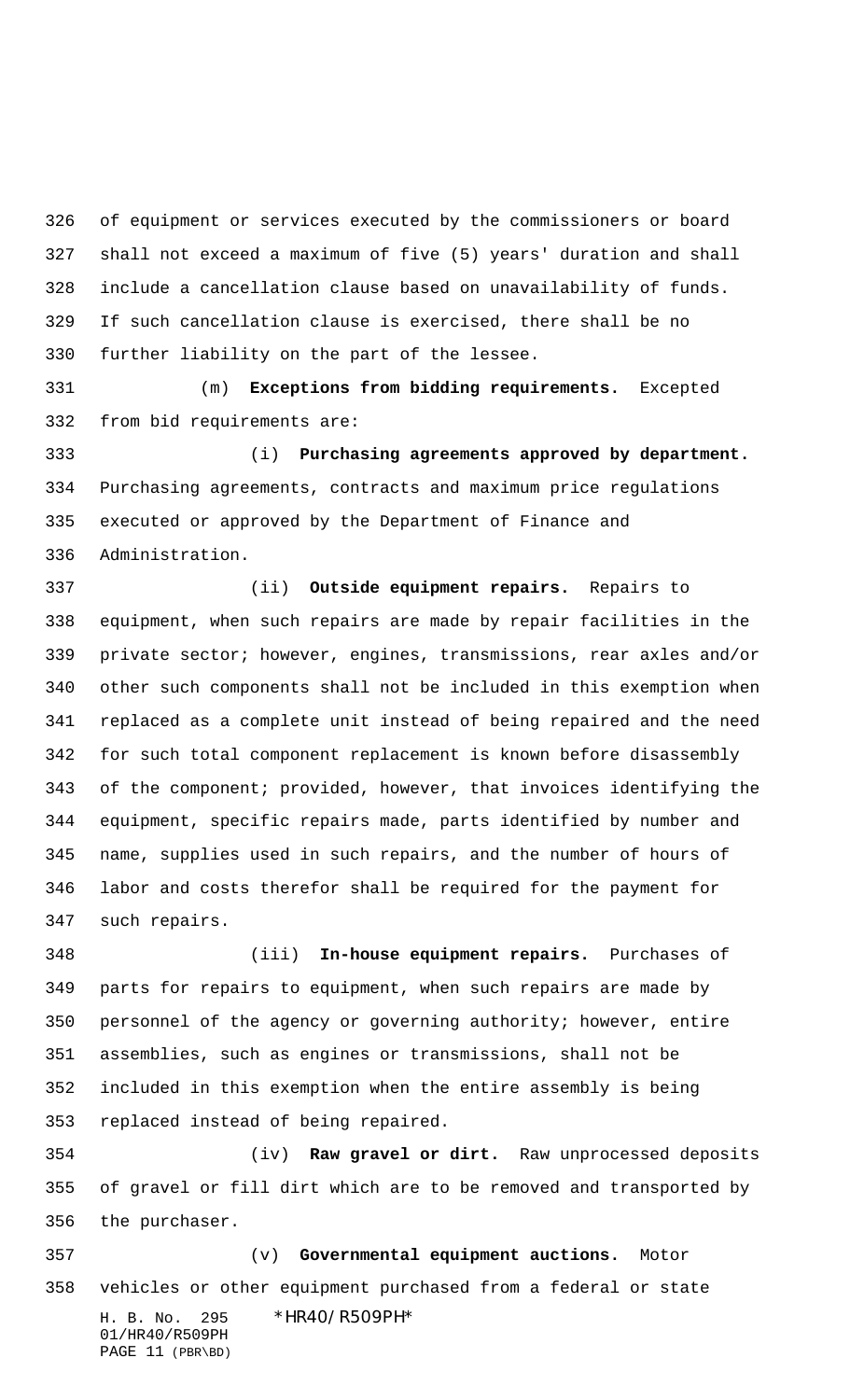agency or a governing authority at a public auction held for the purpose of disposing of such vehicles or other equipment. Any purchase by a governing authority under the exemption authorized by this subparagraph (v) shall require advance authorization spread upon the minutes of the governing authority to include the listing of the item or items authorized to be purchased and the maximum bid authorized to be paid for each item or items.

 (vi) **Intergovernmental sales and transfers.** Purchases, sales, transfers or trades by governing authorities or state agencies when such purchases, sales, transfers or trades are made by a private treaty agreement or through means of negotiation, from any federal agency or authority, another governing authority or state agency of the State of Mississippi, or any state agency of another state. Nothing in this section shall permit such purchases through public auction except as provided for in subparagraph (v) of this section. It is the intent of this section to allow governmental entities to dispose of and/or purchase commodities from other governmental entities at a price that is agreed to by both parties. This shall allow for purchases and/or sales at prices which may be determined to be below the market value if the selling entity determines that the sale at below market value is in the best interest of the taxpayers of the state. Governing authorities shall place the terms of the agreement and any justification on the minutes, and state agencies shall obtain approval from the Department of Finance and Administration, prior to releasing or taking possession of the commodities.

 (vii) **Perishable supplies or food.** Perishable supplies or foods purchased for use in connection with hospitals, the school lunch programs, homemaking programs and for the feeding of county or municipal prisoners.

H. B. No. 295 \*HR40/R509PH\* 01/HR40/R509PH PAGE 12 (PBR\BD) (viii) **Single source items.** Noncompetitive items available from one (1) source only. In connection with the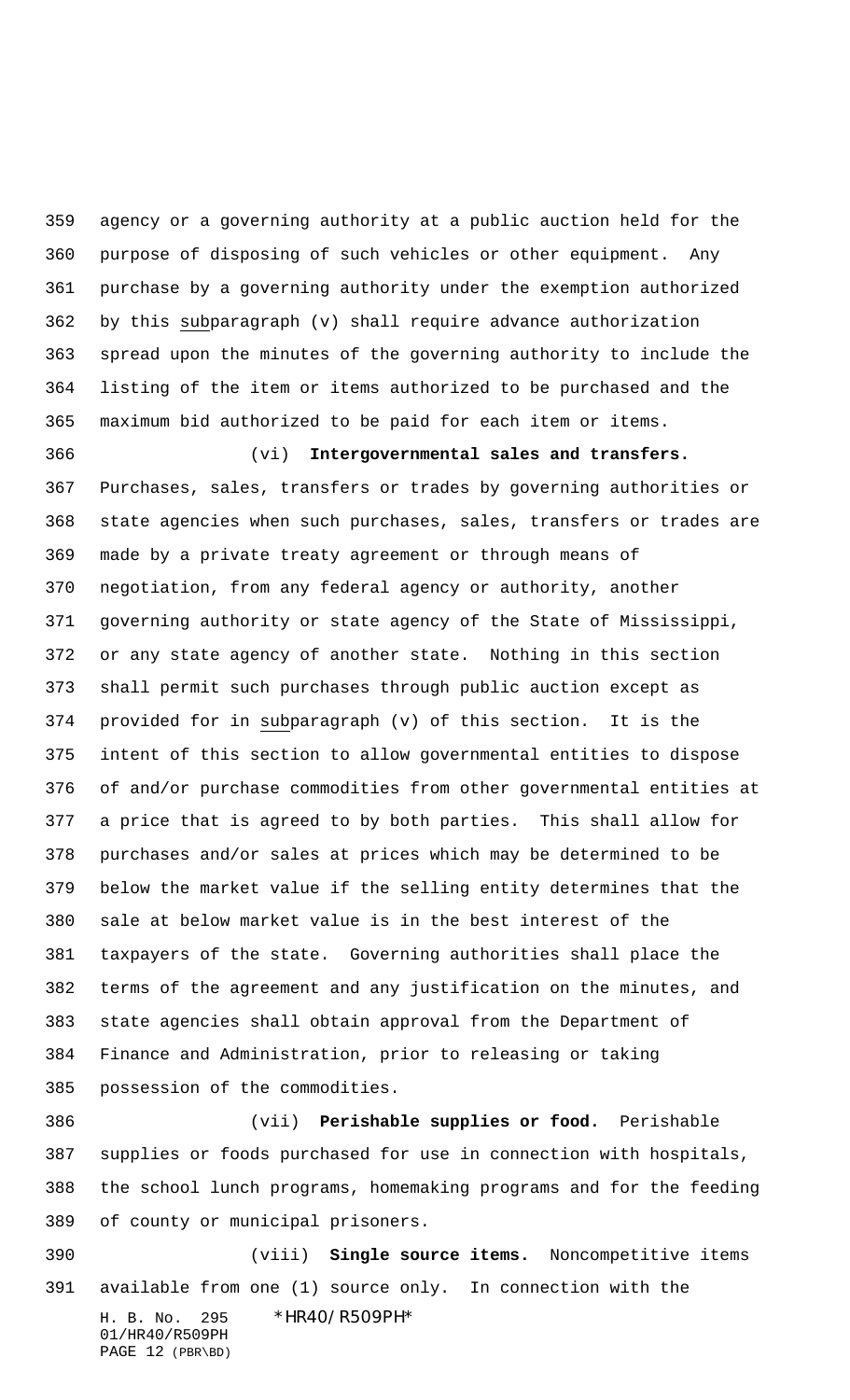purchase of noncompetitive items only available from one (1) source, a certification of the conditions and circumstances requiring the purchase shall be filed by the agency with the Department of Finance and Administration and by the governing authority with the board of the governing authority. Upon receipt of that certification the Department of Finance and Administration or the board of the governing authority, as the case may be, may, in writing, authorize the purchase, which authority shall be noted on the minutes of the body at the next regular meeting thereafter. In those situations, a governing authority is not required to obtain the approval of the Department of Finance and Administration.

 (ix) **Waste disposal facility construction contracts.** Construction of incinerators and other facilities for disposal of solid wastes in which products either generated therein, such as steam, or recovered therefrom, such as materials for recycling, are to be sold or otherwise disposed of; provided, however, in constructing such facilities a governing authority or agency shall publicly issue requests for proposals, advertised for in the same manner as provided herein for seeking bids for public construction projects, concerning the design, construction, ownership, operation and/or maintenance of such facilities, wherein such requests for proposals when issued shall contain terms and conditions relating to price, financial responsibility, technology, environmental compatibility, legal responsibilities and such other matters as are determined by the governing authority or agency to be appropriate for inclusion; and after responses to the request for proposals have been duly received, the governing authority or agency may select the most qualified proposal or proposals on the basis of price, technology and other relevant factors and from such proposals, but not limited to the terms thereof, negotiate and enter contracts with one or more of the persons or firms submitting proposals.

H. B. No. 295 \*HR40/R509PH\* 01/HR40/R509PH PAGE 13 (PBR\BD)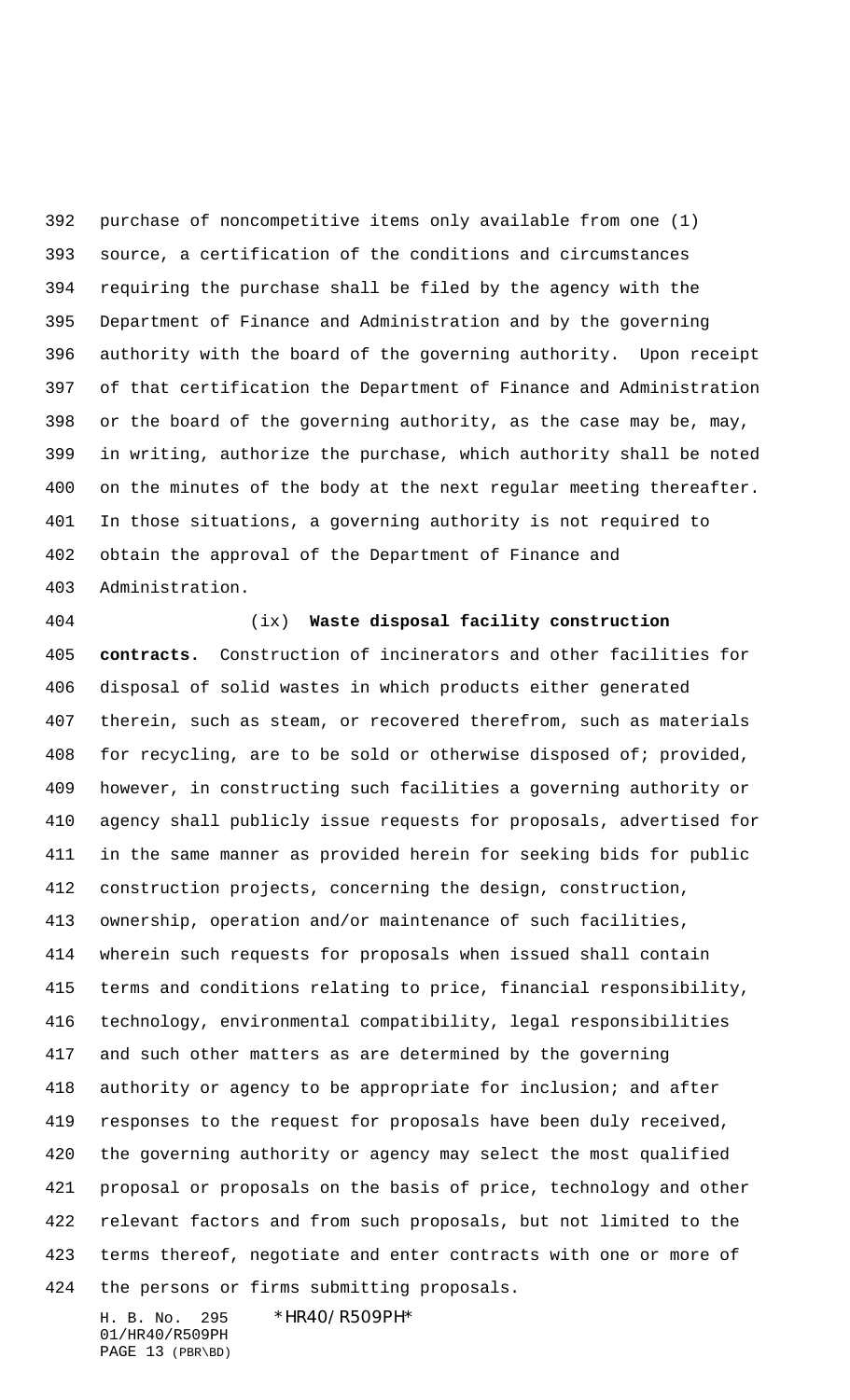(x) **Hospital group purchase contracts.** Supplies, commodities and equipment purchased by hospitals through group purchase programs pursuant to Section 31-7-38.

 (xi) **Information technology products.** Purchases of information technology products made by governing authorities under the provisions of purchase schedules, or contracts executed or approved by the Mississippi Department of Information Technology Services and designated for use by governing authorities.

 (xii) **Energy efficiency services and equipment.** Energy efficiency services and equipment acquired by school districts, community and junior colleges, institutions of higher learning and state agencies or other applicable governmental entities on a shared-savings, lease or lease-purchase basis pursuant to Section 31-7-14.

 (xiii) **Municipal electrical utility system fuel.** Purchases of coal and/or natural gas by municipally-owned electric power generating systems that have the capacity to use both coal and natural gas for the generation of electric power.

 (xiv) **Library books and other reference materials.** Purchases by libraries or for libraries of books and periodicals; processed film, video cassette tapes, filmstrips and slides; recorded audio tapes, cassettes and diskettes; and any such items as would be used for teaching, research or other information distribution; however, equipment such as projectors, recorders, audio or video equipment, and monitor televisions are not exempt under this subparagraph.

 (xv) **Unmarked vehicles.** Purchases of unmarked vehicles when such purchases are made in accordance with purchasing regulations adopted by the Department of Finance and Administration pursuant to Section 31-7-9(2).

 (xvi) **Election ballots.** Purchases of ballots printed pursuant to Section 23-15-351.

H. B. No. 295 \*HR40/R509PH\* 01/HR40/R509PH PAGE 14 (PBR\BD)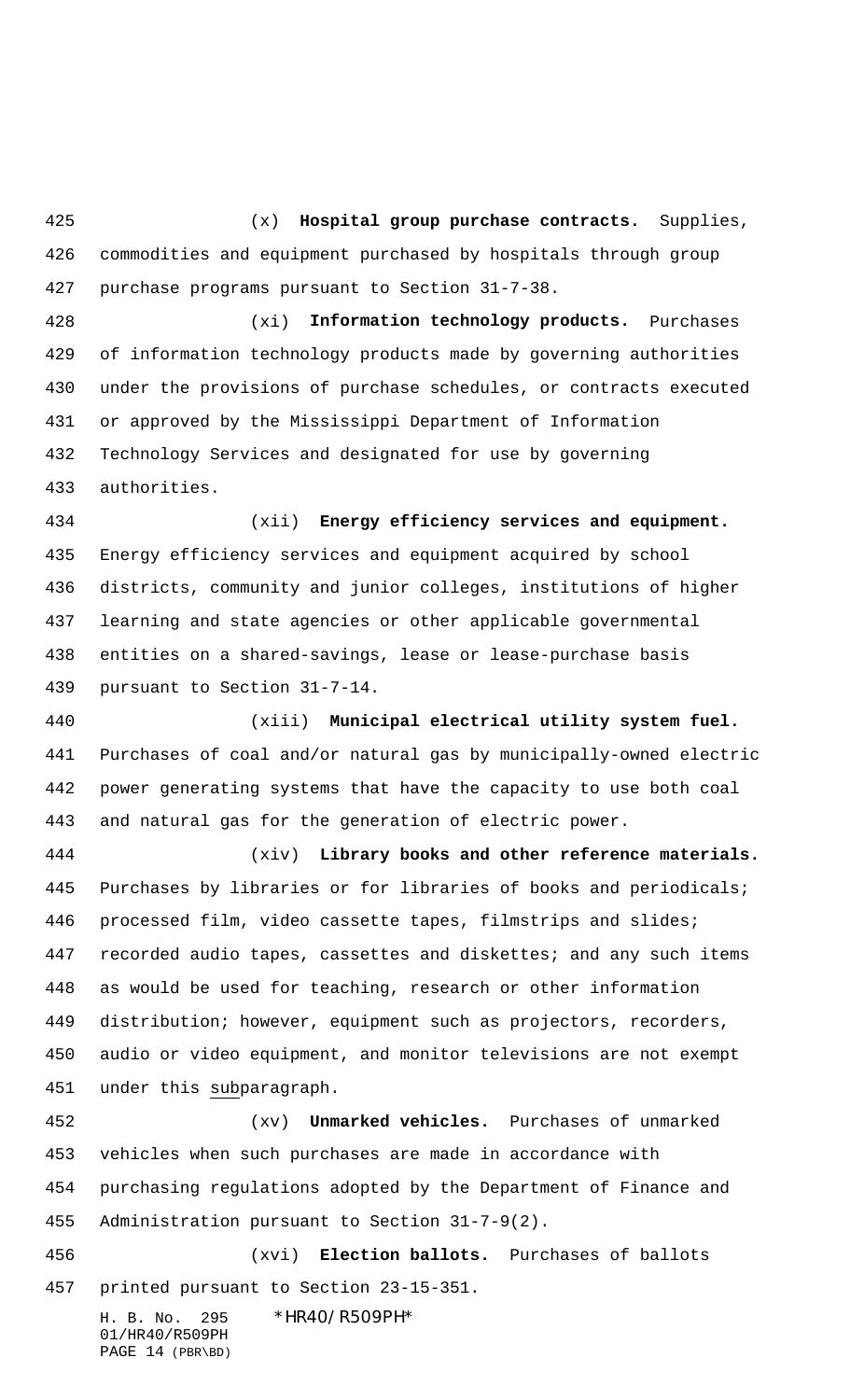(xvii) **Multichannel interactive video systems.** From and after July 1, 1990, contracts by Mississippi Authority for Educational Television with any private educational institution or private nonprofit organization whose purposes are educational in regard to the construction, purchase, lease or lease-purchase of facilities and equipment and the employment of personnel for providing multichannel interactive video systems (ITSF) in the school districts of this state.

 (xviii) **Purchases of prison industry products.** From and after January 1, 1991, purchases made by state agencies or governing authorities involving any item that is manufactured, processed, grown or produced from the state's prison industries.

 (xix) **Undercover operations equipment.** Purchases of surveillance equipment or any other high-tech equipment to be used by law enforcement agents in undercover operations, provided that any such purchase shall be in compliance with regulations established by the Department of Finance and Administration.

 (xx) **Junior college books for rent.** Purchases by community or junior colleges of textbooks which are obtained for the purpose of renting such books to students as part of a book service system.

 (xxi) **Certain school district purchases.** Purchases of commodities made by school districts from vendors with which any levying authority of the school district, as defined in Section 37-57-1, has contracted through competitive bidding procedures for purchases of the same commodities.

 (xxii) **Garbage, solid waste and sewage contracts.** Contracts for garbage collection or disposal, contracts for solid waste collection or disposal and contracts for sewage collection or disposal.

H. B. No. 295 \*HR40/R509PH\* 01/HR40/R509PH PAGE 15 (PBR\BD) (xxiii) **Municipal water tank maintenance contracts.** Professional maintenance program contracts for the repair or maintenance of municipal water tanks, which provide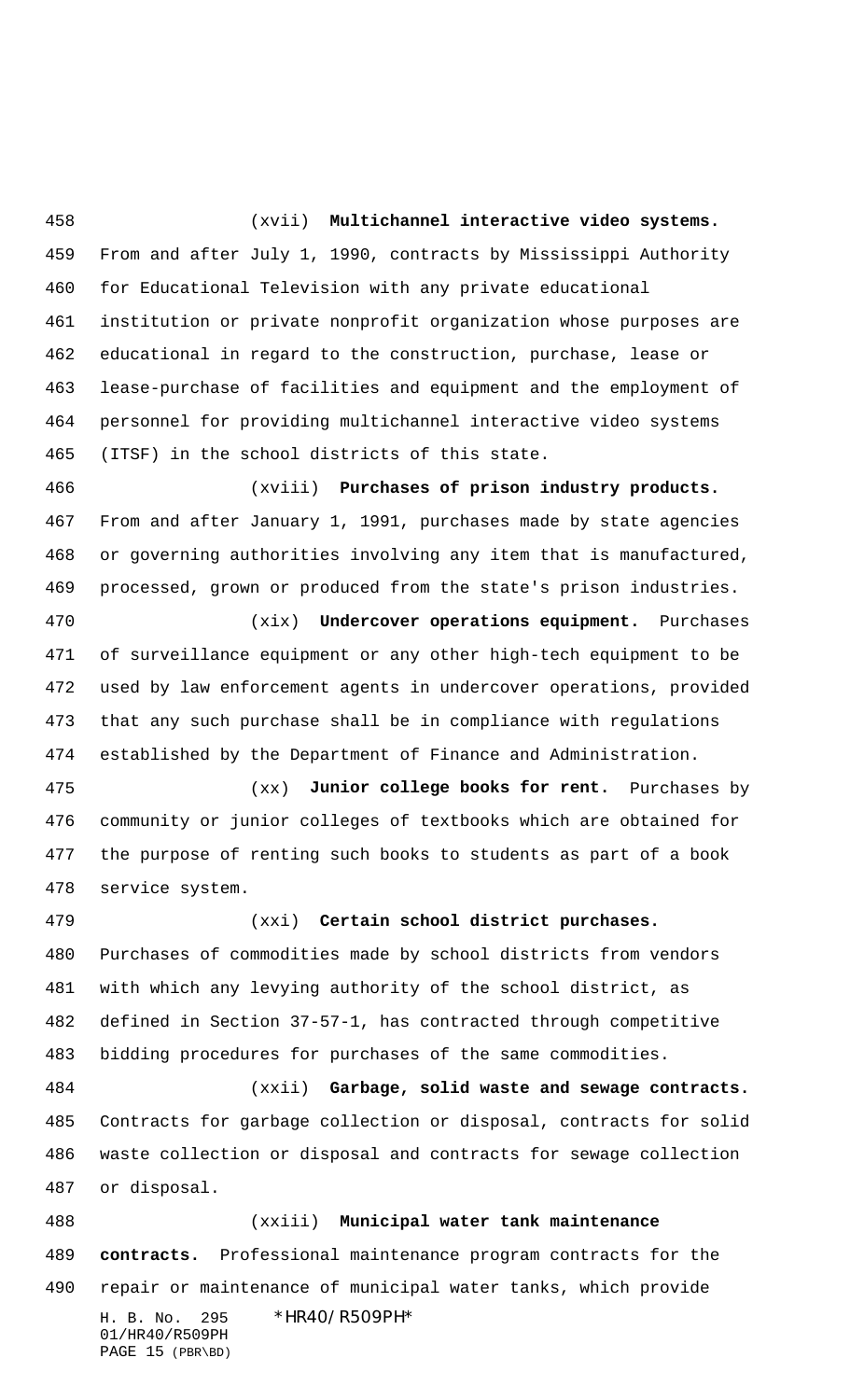professional services needed to maintain municipal water storage tanks for a fixed annual fee for a duration of two (2) or more years.

 (xxiv) **Purchases of Mississippi Industries for the Blind products.** Purchases made by state agencies or governing authorities involving any item that is manufactured, processed or produced by the Mississippi Industries for the Blind.

 (xxv) **Purchases of state-adopted textbooks.** Purchases of state-adopted textbooks by public school districts. (xxvi) **Certain purchases under the Mississippi Major Economic Impact Act**. Contracts entered into pursuant to the

provisions of Section 57-75-9(2) and (3).

 (xxvii) **Procurement of design and construction service by the University of Southern Mississippi for parking structures.** This section does not restrict the right of the Board of Trustees of State Institutions of Higher Learning to award privately financed contracts for the design and construction of parking structures on the campus of the university as provided in Section 32-101-44.

 (n) **Term contract authorization.** All contracts for the purchase of:

 (i) All contracts for the purchase of commodities, equipment and public construction (including, but not limited to, repair and maintenance), may be let for periods of not more than sixty (60) months in advance, subject to applicable statutory provisions prohibiting the letting of contracts during specified periods near the end of terms of office. Term contracts for a period exceeding twenty-four (24) months shall also be subject to ratification or cancellation by governing authority boards taking office subsequent to the governing authority board entering the contract.

 (ii) Bid proposals and contracts may include price adjustment clauses with relation to the cost to the contractor

H. B. No. 295 \*HR40/R509PH\* 01/HR40/R509PH PAGE 16 (PBR\BD)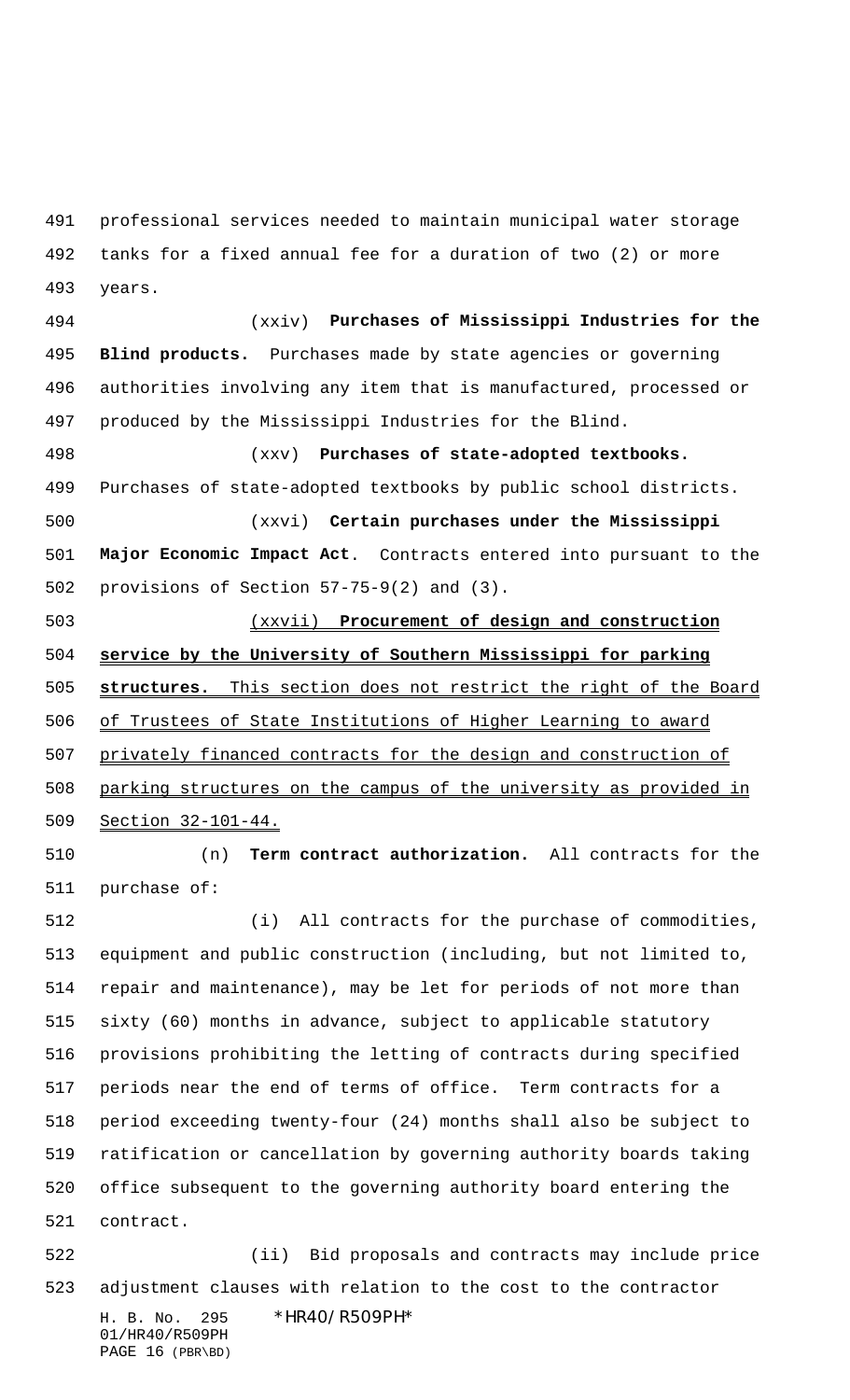based upon a nationally published industry-wide or nationally published and recognized cost index. The cost index used in a price adjustment clause shall be determined by the Department of Finance and Administration for the state agencies and by the governing board for governing authorities. The bid proposal and contract documents utilizing a price adjustment clause shall contain the basis and method of adjusting unit prices for the change in the cost of such commodities, equipment and public construction.

 (o) **Purchase law violation prohibition and vendor penalty.** No contract or purchase as herein authorized shall be made for the purpose of circumventing the provisions of this section requiring competitive bids, nor shall it be lawful for any person or concern to submit individual invoices for amounts within those authorized for a contract or purchase where the actual value of the contract or commodity purchased exceeds the authorized amount and the invoices therefor are split so as to appear to be authorized as purchases for which competitive bids are not required. Submission of such invoices shall constitute a misdemeanor punishable by a fine of not less than Five Hundred Dollars (\$500.00) nor more than One Thousand Dollars (\$1,000.00), or by imprisonment for thirty (30) days in the county jail, or both such fine and imprisonment. In addition, the claim or claims submitted shall be forfeited.

 (p) **Electrical utility petroleum-based equipment purchase procedure.** When in response to a proper advertisement therefor, no bid firm as to price is submitted to an electric utility for power transformers, distribution transformers, power breakers, reclosers or other articles containing a petroleum product, the electric utility may accept the lowest and best bid therefor although the price is not firm.

 (q) **Fuel management system bidding procedure.** Any governing authority or agency of the state shall, before

H. B. No. 295 \*HR40/R509PH\* 01/HR40/R509PH PAGE 17 (PBR\BD)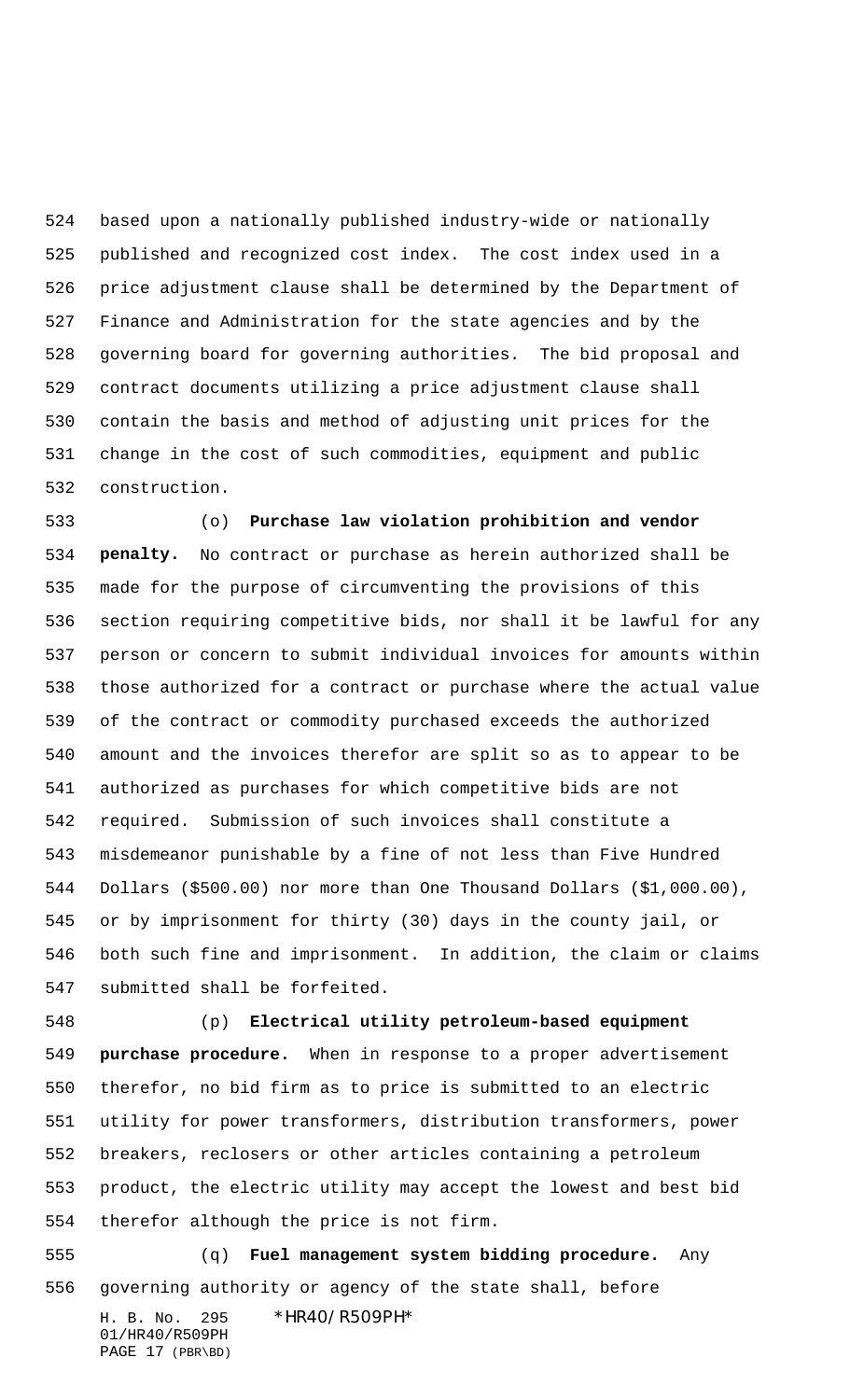contracting for the services and products of a fuel management or fuel access system, enter into negotiations with not fewer than two (2) sellers of fuel management or fuel access systems for competitive written bids to provide the services and products for the systems. In the event that the governing authority or agency cannot locate two (2) sellers of such systems or cannot obtain bids from two (2) sellers of such systems, it shall show proof that it made a diligent, good-faith effort to locate and negotiate with two (2) sellers of such systems. Such proof shall include, but not be limited to, publications of a request for proposals and letters soliciting negotiations and bids. For purposes of this paragraph (q), a fuel management or fuel access system is an automated system of acquiring fuel for vehicles as well as management reports detailing fuel use by vehicles and drivers, and the term "competitive written bid" shall have the meaning as defined in paragraph (b) of this section. Governing authorities and agencies shall be exempt from this process when contracting for the services and products of a fuel management or fuel access systems under the terms of a state contract established by the Office of Purchasing and Travel.

 (r) **Solid waste contract proposal procedure.** Before entering into any contract for garbage collection or disposal, contract for solid waste collection or disposal or contract for sewage collection or disposal, which involves an expenditure of more than Fifty Thousand Dollars (\$50,000.00), a governing authority or agency shall issue publicly a request for proposals concerning the specifications for such services which shall be advertised for in the same manner as provided in this section for seeking bids for purchases which involve an expenditure of more than Ten Thousand Dollars (\$10,000.00). Any request for proposals when issued shall contain terms and conditions relating to price, financial responsibility, technology, legal responsibilities and other relevant factors as are determined by the governing

H. B. No. 295 \*HR40/R509PH\* 01/HR40/R509PH PAGE 18 (PBR\BD)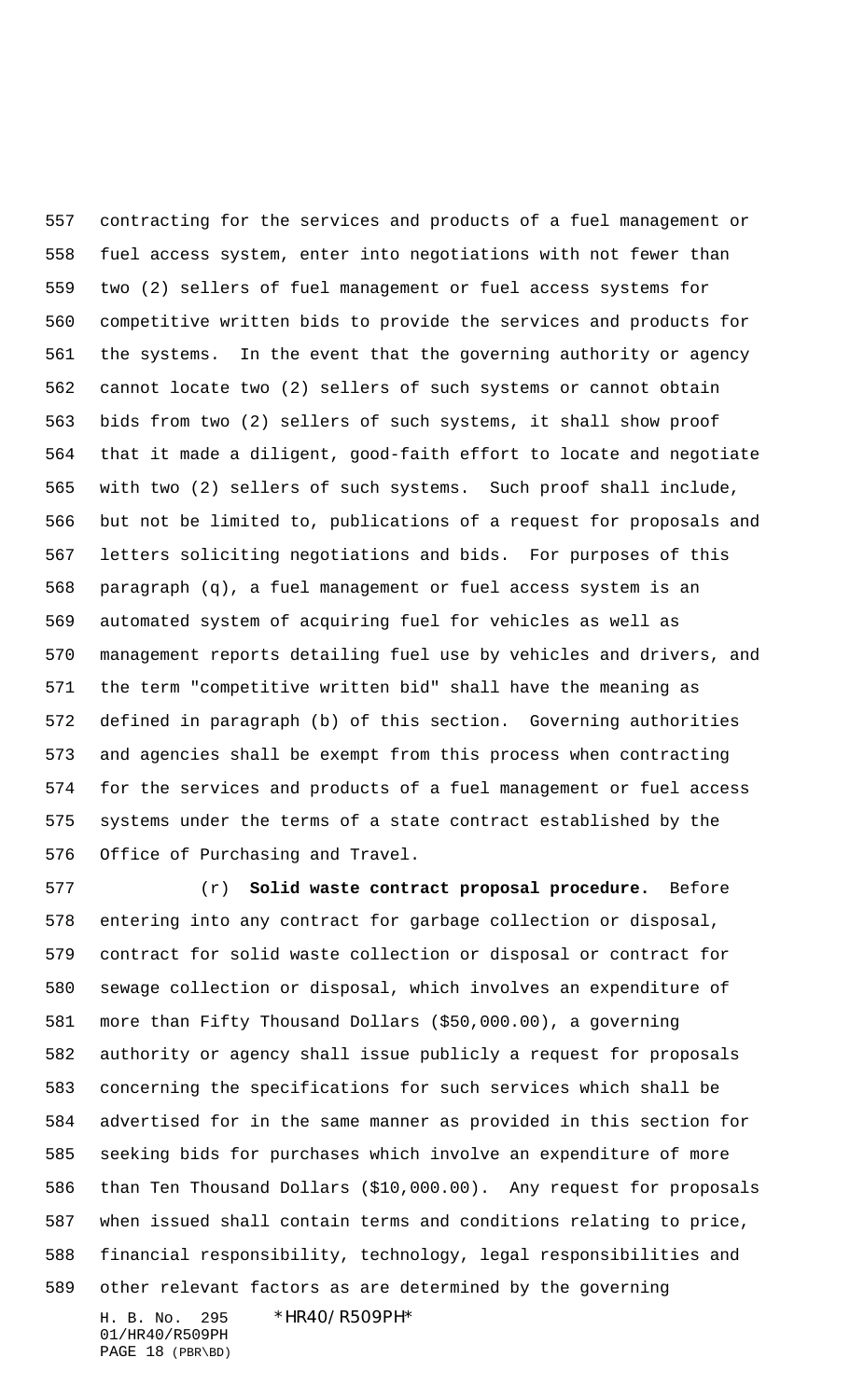authority or agency to be appropriate for inclusion; all factors determined relevant by the governing authority or agency or required by this paragraph (r) shall be duly included in the advertisement to elicit proposals. After responses to the request for proposals have been duly received, the governing authority or agency shall select the most qualified proposal or proposals on the basis of price, technology and other relevant factors and from such proposals, but not limited to the terms thereof, negotiate and enter contracts with one or more of the persons or firms submitting proposals. If the governing authority or agency deems none of the proposals to be qualified or otherwise acceptable, the request for proposals process may be reinitiated. Notwithstanding any other provisions of this paragraph, where a county with at least thirty-five thousand (35,000) nor more than forty thousand (40,000) population, according to the 1990 federal decennial census, owns or operates a solid waste landfill, the governing authorities of any other county or municipality may contract with the governing authorities of the county owning or operating the landfill, pursuant to a resolution duly adopted and spread upon the minutes of each governing authority involved, for garbage or solid waste collection or disposal services through contract negotiations.

H. B. No. 295 \*HR40/R509PH\* (s) **Minority set aside authorization.** Notwithstanding any provision of this section to the contrary, any agency or governing authority, by order placed on its minutes, may, in its discretion, set aside not more than twenty percent (20%) of its anticipated annual expenditures for the purchase of commodities from minority businesses; however, all such set-aside purchases shall comply with all purchasing regulations promulgated by the Department of Finance and Administration and shall be subject to bid requirements under this section. Set-aside purchases for which competitive bids are required shall be made from the lowest and best minority business bidder. For the purposes of this

01/HR40/R509PH PAGE 19 (PBR\BD)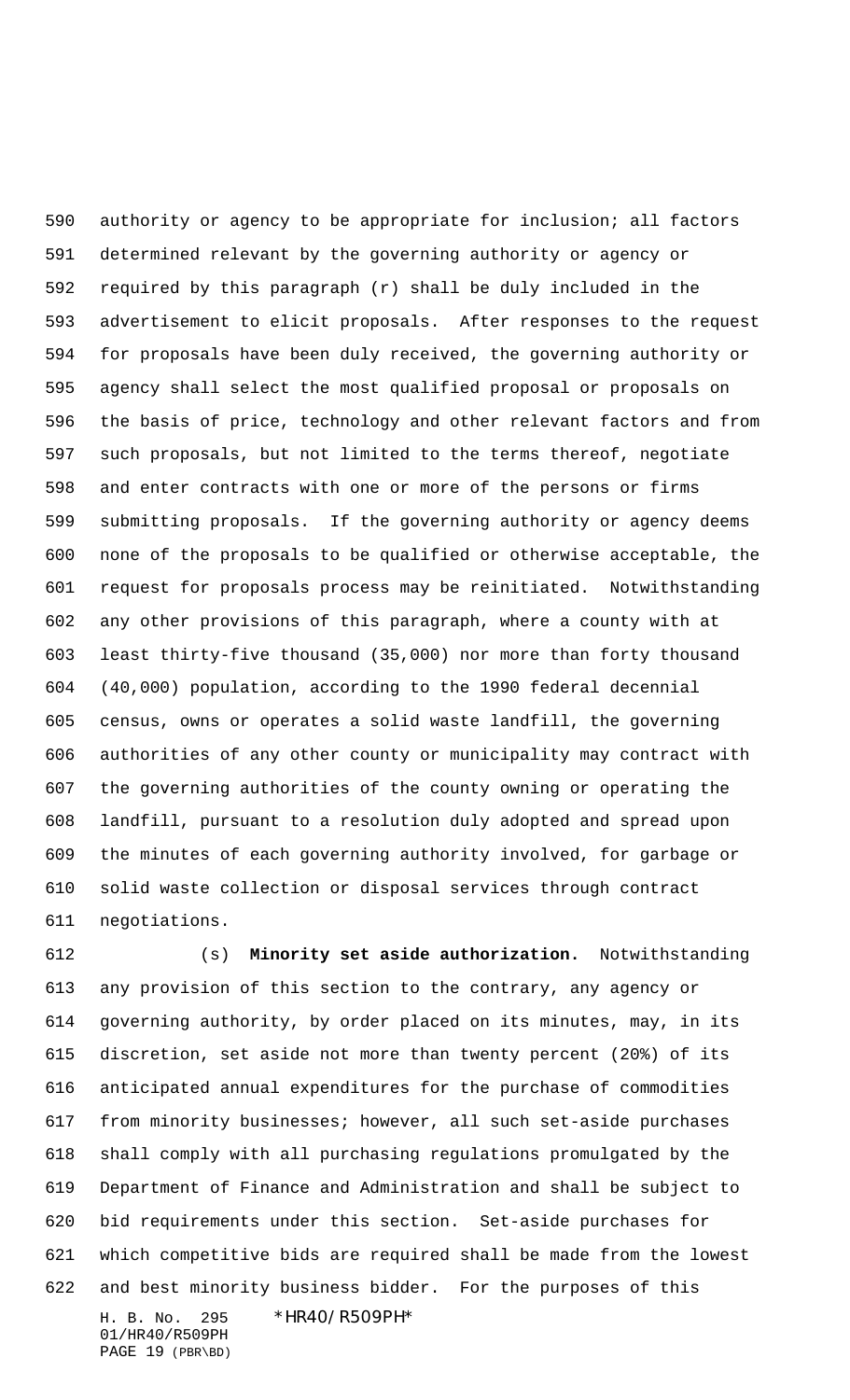paragraph, the term "minority business" means a business which is owned by a majority of persons who are United States citizens or permanent resident aliens (as defined by the Immigration and Naturalization Service) of the United States, and who are Asian, Black, Hispanic or Native American, according to the following definitions:

 (i) "Asian" means persons having origins in any of the original people of the Far East, Southeast Asia, the Indian subcontinent, or the Pacific Islands.

 (ii) "Black" means persons having origins in any black racial group of Africa.

 (iii) "Hispanic" means persons of Spanish or Portuguese culture with origins in Mexico, South or Central America, or the Caribbean Islands, regardless of race.

 (iv) "Native American" means persons having origins in any of the original people of North America, including American Indians, Eskimos and Aleuts.

 (t) **Construction punch list restriction.** The architect, engineer or other representative designated by the agency or governing authority that is contracting for public construction or renovation may prepare and submit to the contractor only one (1) preliminary punch list of items that do not meet the contract requirements at the time of substantial completion and one (1) final list immediately before final completion and final payment.

 (u) **Purchase authorization clarification.** Nothing in this section shall be construed as authorizing any purchase not authorized by law.

651 SECTION 2. The following shall be codified as Section 37-101-44, Mississippi Code of 1972:

H. B. No. 295 \*HR40/R509PH\* 01/HR40/R509PH PAGE 20 (PBR\BD) 37-101-44. (1) In lieu of exercising the authority set forth in Section 37-101-43 and before entering into or awarding any lease under Section 37-101-41, the Board of Trustees of State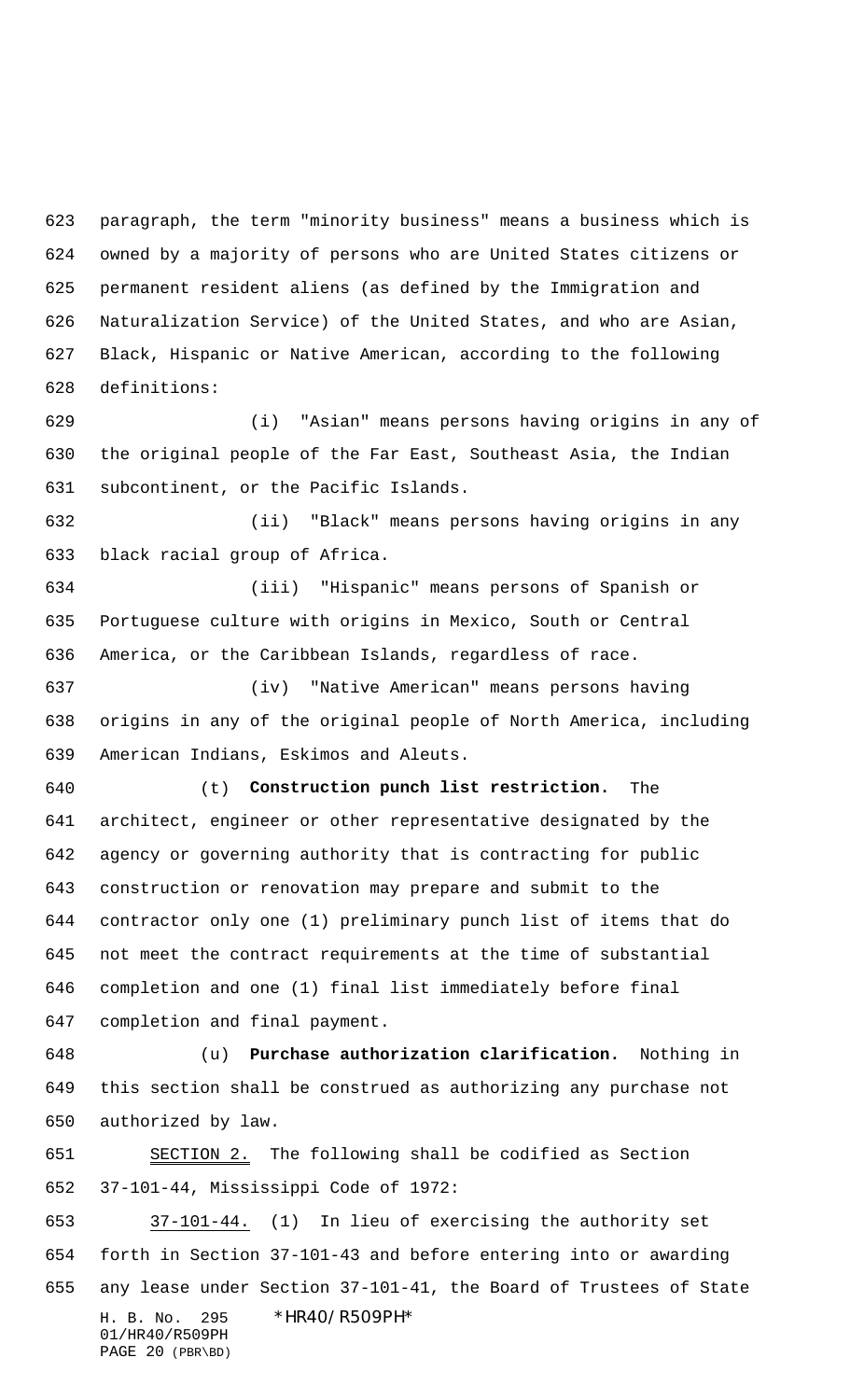Institutions of Higher Learning may award contracts to a single entity for privately financed design and construction of parking structures, provided that the entities receiving the contract or contracts and those entities to which work or services are subcontracted are duly licensed and qualified in the state to perform the contract or contracts. State General Fund appropriations or bonds backed by the state may not be used to finance the construction or maintenance of any such parking structures.

 (2) Such a design-build delivery system may be authorized only when the Board of Trustees of State Institutions of Higher Learning makes a determination, entered on its minutes, with specific findings for the project demonstrating how it is in the best interest of the public to enter into a design-build contract.

 (3) All facilities that are governed by this section shall be designed and constructed to equal or exceed the Southern Building Code Standards in force at the time of contracting. In addition, all private contractors or private entities contracting or performing under this section must comply at all times with all applicable laws, codes and other legal requirements pertaining to the project.

 (4) (a) A public official or employee of a state agency who has duties or responsibilities related to the contracting, constructing, leasing, acquiring or operating of a facility under this section may not become an employee, consultant or contract vendor to a private entity providing such facility or services to the state for a period of one (1) year after the date of termination of his service or employment.

 (b) Any person violating this subsection shall be guilty of a misdemeanor and punished by a fine of not less than Five Hundred Dollars (\$500.00) nor more than One Thousand Dollars (\$1,000.00).

H. B. No. 295 \*HR40/R509PH\* 01/HR40/R509PH PAGE 21 (PBR\BD)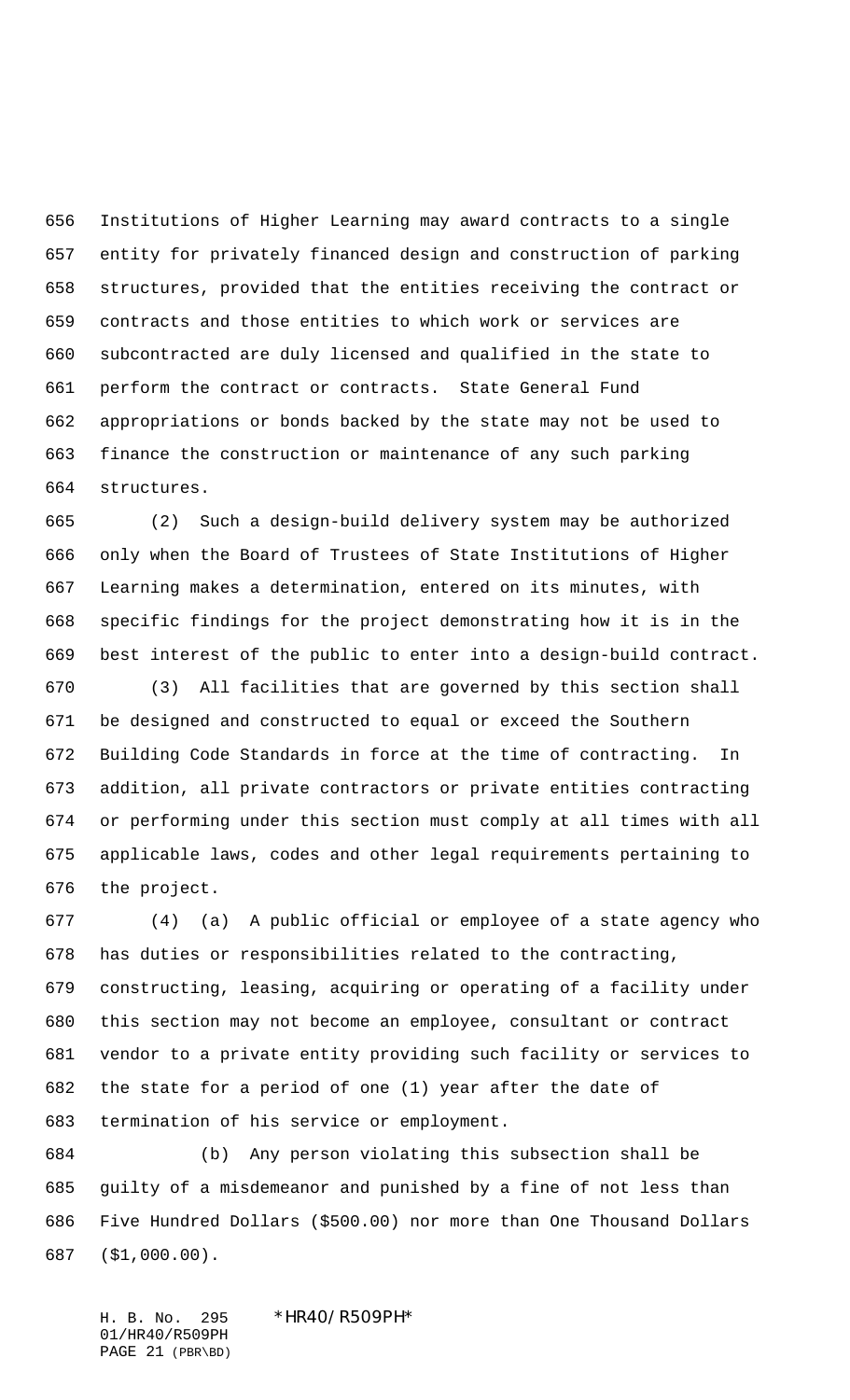SECTION 3. Section 37-101-43, Mississippi Code of 1972, is amended as follows:

 37-101-43. Except as otherwise authorized under Section 37-101-44, before entering into or awarding any such lease contract under the provisions of Section 37-101-41, the Board of Trustees of State Institutions of Higher Learning, in its discretion, may cause the interested state-supported institution upon which a facility is proposed to be constructed to select and submit three (3) architects to the board. Thereupon, the board may approve and employ an architect, who shall be paid by the interested institution from any funds available to the interested institution. The architect, under the direction of the interested institution, shall prepare complete plans and specifications for the facility desired to be constructed on the leased property.

H. B. No. 295 \*HR40/R509PH\* 01/HR40/R509PH Upon completion of the plans and specifications and the approval thereof by the board, and before entering into any lease contract, the board shall cause to be published once a week for at least three (3) consecutive weeks and not less than twenty-one (21) days in at least one (1) newspaper having a general circulation in the county in which the interested institution is located and in one (1) newspaper with a general statewide circulation, a notice inviting bids or proposals for the leasing, construction and leasing back of the land and constructed facility, which facility must be constructed in accordance with the plans and specifications. The notice shall distinctly state the thing to be done, and invite sealed proposals, to be filed with the board, to do the thing to be done. The notice shall contain the following specific provisions, together with such others as the board, in its discretion, deems appropriate, to wit: bids shall be accompanied by a bid security evidenced by a certified or cashier's check or bid-bond payable to the board in a sum of not less than five percent (5%) of the gross construction cost of the facility to be constructed, as estimated by the board,

```
PAGE 22 (PBR\BD)
```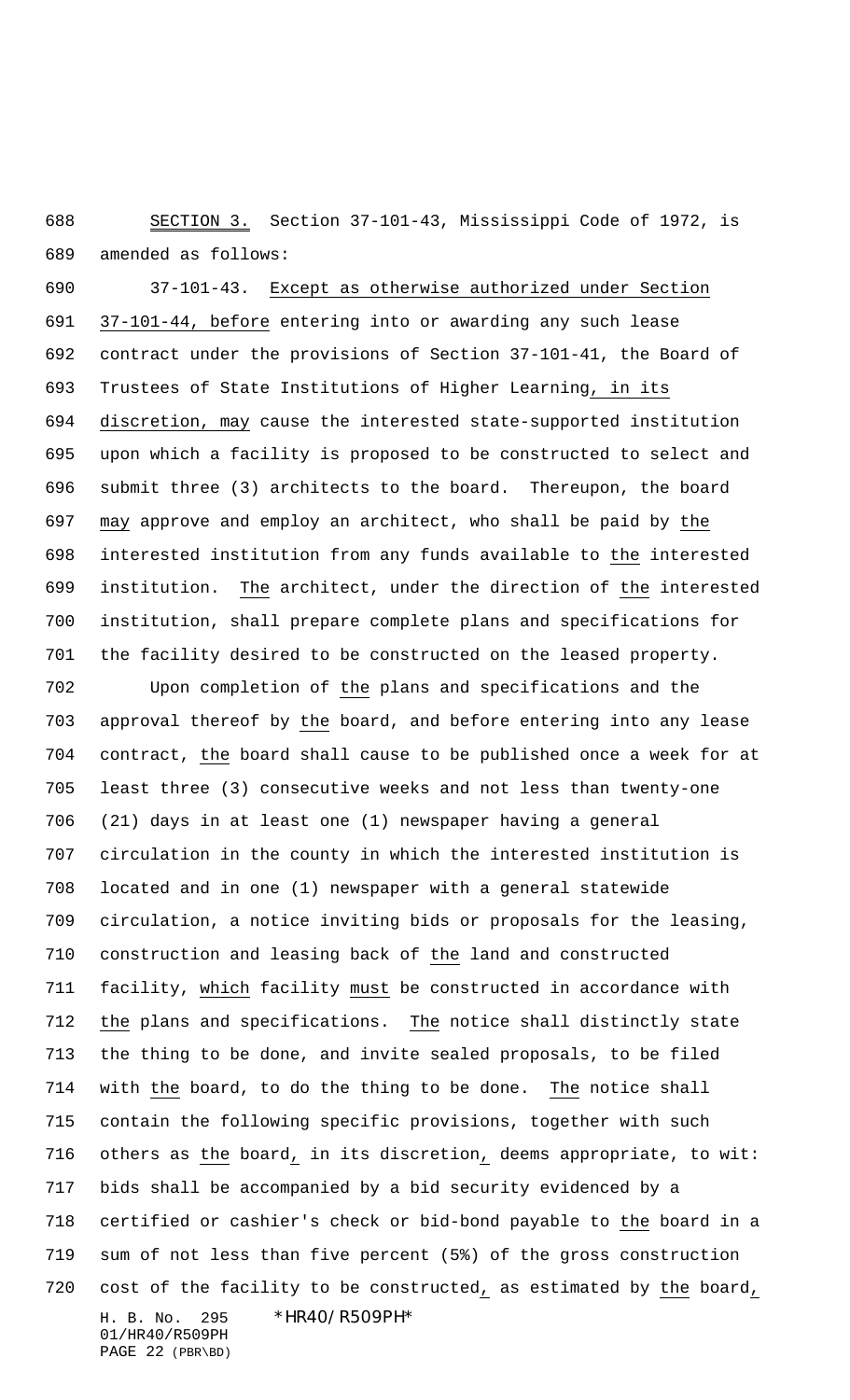and the bids shall contain proof satisfactory to the board of interim and permanent financing. The board shall state in the notice when construction shall commence. The bid shall contain the proposed contractor's certificate of responsibility number and bidder's license. In all cases, before the notice shall be published, the plans and specifications shall be filed with the board and also in the office of the president of the interested institution, there to remain.

 The board shall award the lease contract to the lowest and best bidder, who will comply with the terms imposed by the contract documents. At the time of the awarding of the lease contract, the successful bidder shall enter into bond with sufficient sureties, to be approved by the board, in such penalty as may be fixed by the board, but in no case to be less than the estimated gross construction cost of the facility to be constructed as estimated by the board, conditioned for the prompt, proper and efficient performance of the contract. The bond shall be made by an authorized corporate surety bonding company. The **\* \* \*** bid security herein provided for shall be forfeited if the successful bidder fails to enter into lease contract and commence construction within the time limitation set forth in the 742 notice. At such time, and simultaneously with the signing of the contract, the successful bidder shall deposit a sum of money, in cash or certified or cashier's check, not less than the bid security previously deposited as bid security to reimburse the interested institution for all sums expended by it for architectural services and other expenditures of the board and interested institution connected with the bidded lease contract, of which such other anticipated expenditures notice is to be given to bidder in the notice. The bid security posted by an unsuccessful bidder shall be refunded to him. SECTION 4. Section 37-101-41, Mississippi Code of 1972, is

amended as follows:

H. B. No. 295 \*HR40/R509PH\* 01/HR40/R509PH PAGE 23 (PBR\BD)